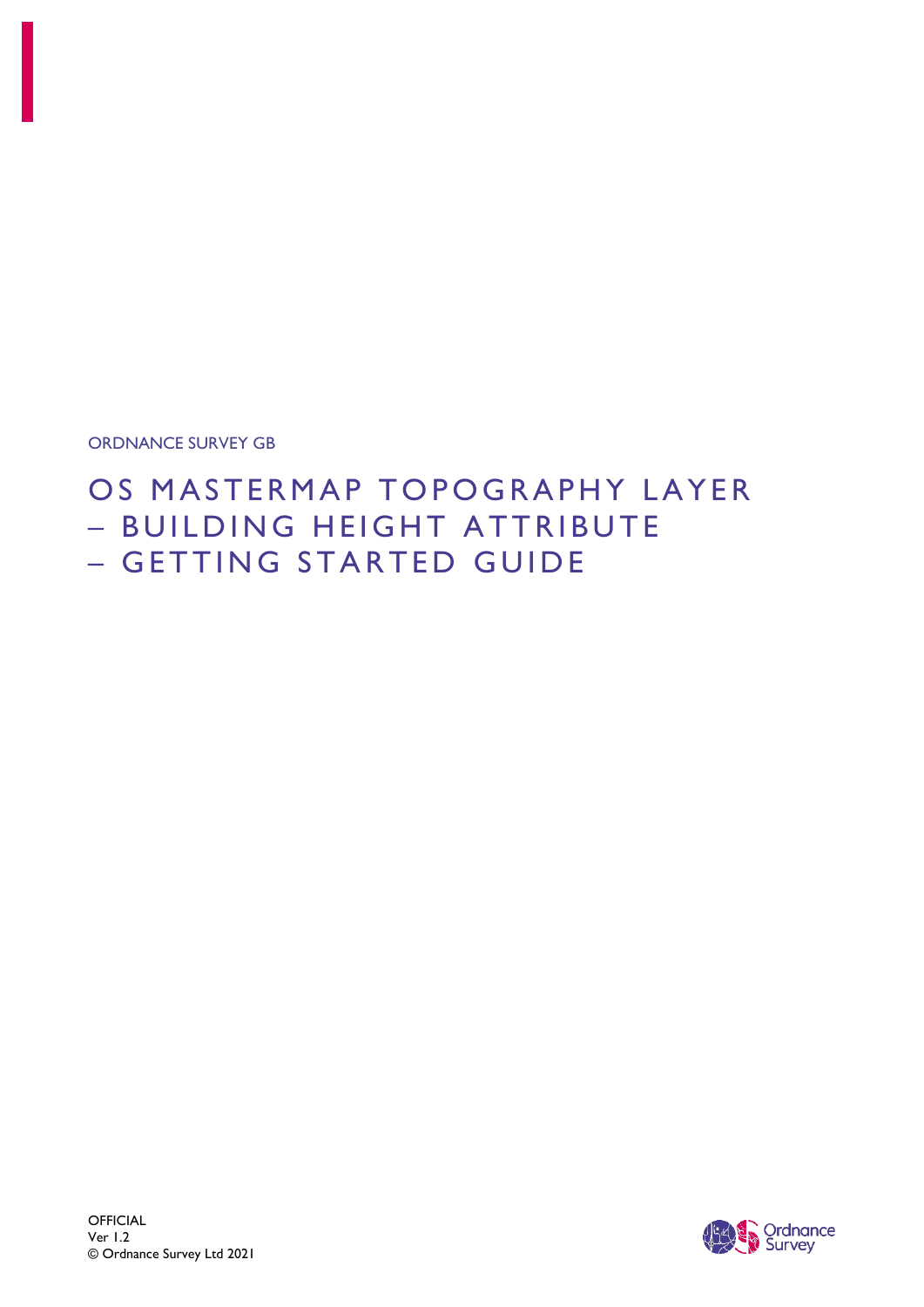#### **Version history**

| <b>Version Date</b> |         | <b>Description</b>        |
|---------------------|---------|---------------------------|
| 1.0                 | 2017    | Initial release.          |
| 1.1                 | 10/2020 | Minor updates.            |
| 1.2                 | 12/2021 | Minor formatting updates. |

#### **Purpose of this document**

This document provides information about and insight into the OS MasterMap Topography Layer – Building Height Attribute product and its potential applications. For information on the contents and structure of OS MasterMap Topography Layer – Building Height Attribute, please refer to the Overview and Technical Specification.

The terms and conditions on which OS MasterMap Topography Layer – Building Height Attribute is made available to you and your organisation are contained in that Ordnance Survey customer contract. Please ensure your organisation has signed a valid current customer contract to be able to use OS MasterMap Topography Layer – Building Height Attribute.

We may change the information in this document at any time, giving you the notice period set out in your contract. We do not accept responsibility for the content of any third-party websites referenced or accessed in or through this document.

This document has been screened according to Ordnance Survey's Equality Scheme. If you have difficulty reading this information in its current format and would like to find out how to access it in a different format (braille, large print, computer disk or in another language), please contact us on: +44 (0)3456 05 05 05.

### **Copyright in this document**

© Ordnance Survey Limited 2021. This document (including for the avoidance of doubt, any mapping images reproduced within it) is protected by copyright and apart from the rights expressly granted within this document to use the content, all rights are reserved. Any part of this document may be copied for use internally in your organisation or business so that you can use OS MasterMap Topography Layer – Building Height Attribute under the terms of your licence (but not otherwise).

No part of this document may be reproduced or transmitted in any form or by any means (including electronically) for commercial exploitation, onward sale or as free promotional material without getting the written consent of Ordnance Survey beforehand.

### **Trademarks**

Ordnance Survey, OS, OS Logos, OSGB36, OS MasterMap and TOID are registered trademarks, and OS MasterMap Topography Layer – Building Height Attribute is a trademark of Ordnance Survey, Britain's mapping agency.

### **Contact details**

[OS website 'C](https://www.ordnancesurvey.co.uk/contact-us)ontact us' page [\(https://www.ordnancesurvey.co.uk/contact-us\)](https://www.ordnancesurvey.co.uk/contact-us).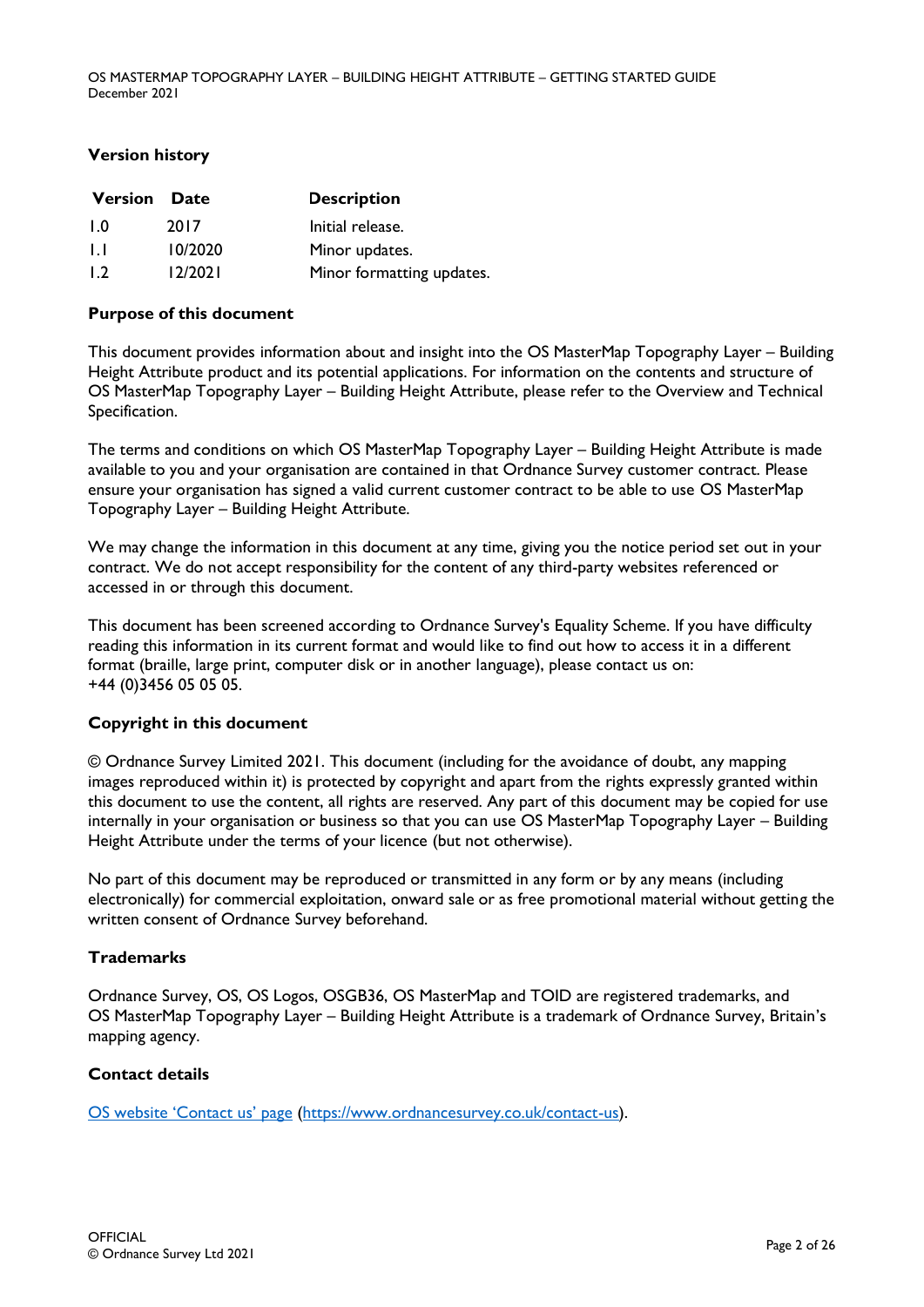# **Contents**

| Ι.    |                                                                             |  |
|-------|-----------------------------------------------------------------------------|--|
| 2.    |                                                                             |  |
| 2.1   |                                                                             |  |
| 2.2   |                                                                             |  |
| 2.3   |                                                                             |  |
| 3.    |                                                                             |  |
| 3.1   |                                                                             |  |
| 3.2   |                                                                             |  |
| 4.    |                                                                             |  |
| 4.1   |                                                                             |  |
| 4.2   |                                                                             |  |
| 4.3   |                                                                             |  |
| 4.3.1 |                                                                             |  |
|       |                                                                             |  |
|       |                                                                             |  |
|       |                                                                             |  |
| 5.    | How do I load the Building Height Attribute product into a GIS?  12         |  |
| 5.1   |                                                                             |  |
| 5.2   |                                                                             |  |
| 5.3   |                                                                             |  |
| 6.    | How do I join the Building Height Attribute .csv to OS MasterMap Topography |  |
| 6.1   |                                                                             |  |
| 6.1.1 |                                                                             |  |
| 6.2   |                                                                             |  |
| 6.3   |                                                                             |  |
| 6.4   |                                                                             |  |
| 7.    | How do I import the Building Height Attribute product into a database? 21   |  |
| 7.1   |                                                                             |  |
| 7.1.1 |                                                                             |  |
|       |                                                                             |  |
| 7.2   |                                                                             |  |
| 7.2.1 |                                                                             |  |
|       |                                                                             |  |
| 8.    | Further information about the Building Height Attribute product 26          |  |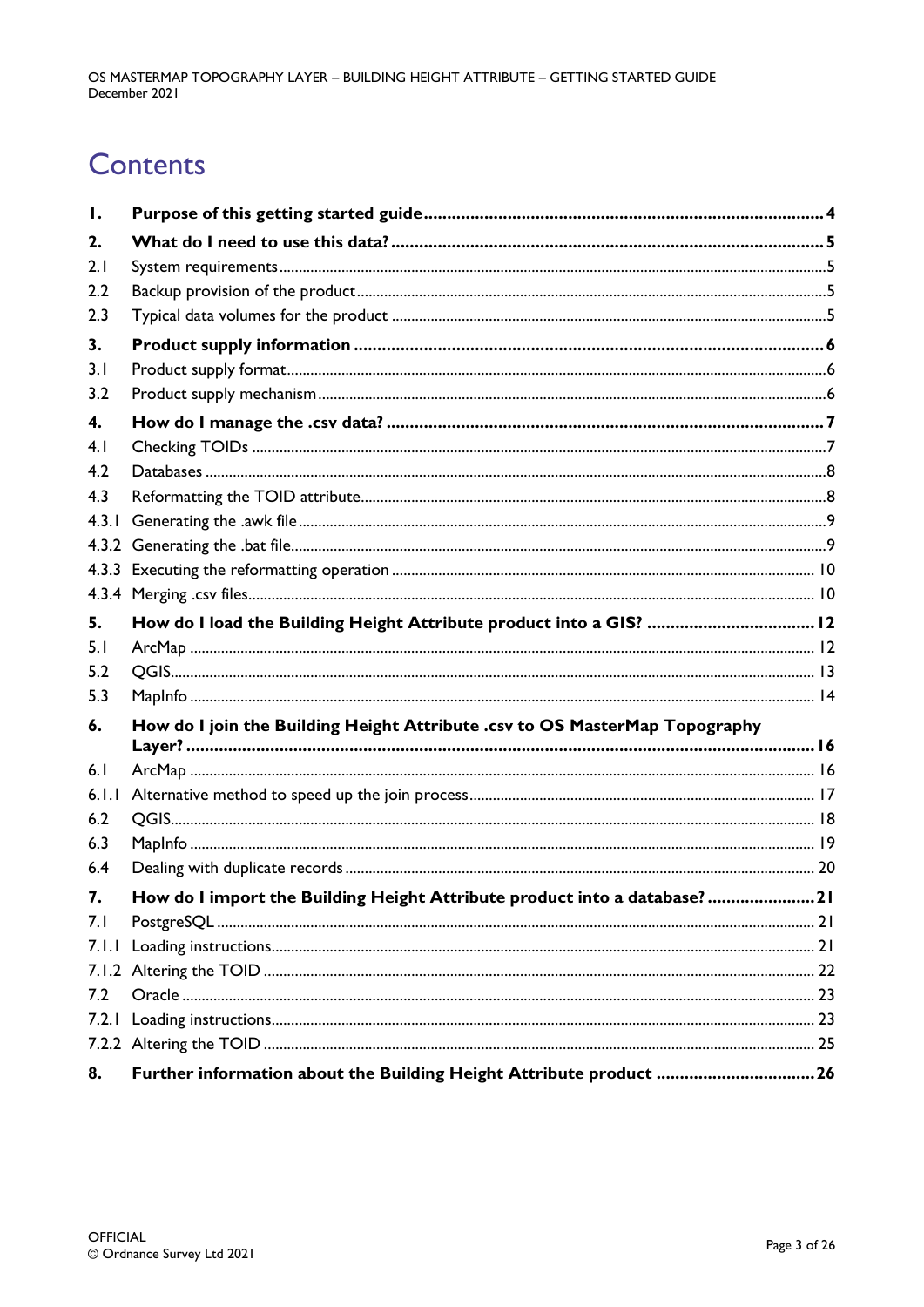# <span id="page-3-0"></span>1. Purpose of this getting started guide

OS MasterMap Topography Layer – Building Height Attribute is an enhancement to the OS MasterMap Topography Layer product. The enhancement is supplied in a comma-separated values (.csv) format and is supplied separately from OS MasterMap Topography Layer's Geography Markup Language (GML) data files. Therefore, if you want to use the Building Height Attribute data, you will need to join the two files first.

No schema changes to OS MasterMap Topography Layer are required to use the Building Height Attribute data.

The Building Height Attribute dataset is derived from and dependant on multiple other data sources, so is reliant on their accuracy. In addition, if a building has multiple heights or is in close proximity to an extreme landscape change (if it is on a hill or by a river, for example), then this may affect the data quality. Multiple quality checks are made on the data before release to mitigate any errors, and confidence levels are high on the dataset, but please verify or contact OS if any of the data does not look correct.

This Getting Started Guide is designed to walk you through the steps you need to take to join the Building Height Attribute data with OS MasterMap Topography Layer data within a geographic information system (GIS). The guide also outlines how to load the data into a database.

Within this guide, there are parts showing you how to re-structure the unique identifier (TOID: topographic identifier). We would advise against this as doing so means you will be unable to confidently match the feature in the dataset to other OS products or datasets using TOIDs or OpenTOIDs as their feature identifier.

First, you will need to check the format of your TOIDs in your translated OS MasterMap Topography Layer data and compare it to the format of the TOIDs in the Building Height Attribute data. The format of the TOIDs needs to be the same so that the Building Height Attribute data can be joined with the OS MasterMap Topography Layer data. The step-by-step instructions on how to do this can be found in [Section 4.](#page-6-0)

If you will be using the data in a GIS, you will then need to load the Building Height Attribute data into your GIS and join it with the OS MasterMap Topography Layer data. The step-by-step instructions on how to do this can be found in [Section 5](#page-11-0) and [Section 6.](#page-15-0)

If you will be using the Building Height Attribute data in a database environment, then the data will need to be imported into a database. The step-by-step instructions on how to do this can be found in [Section 7.](#page-20-0)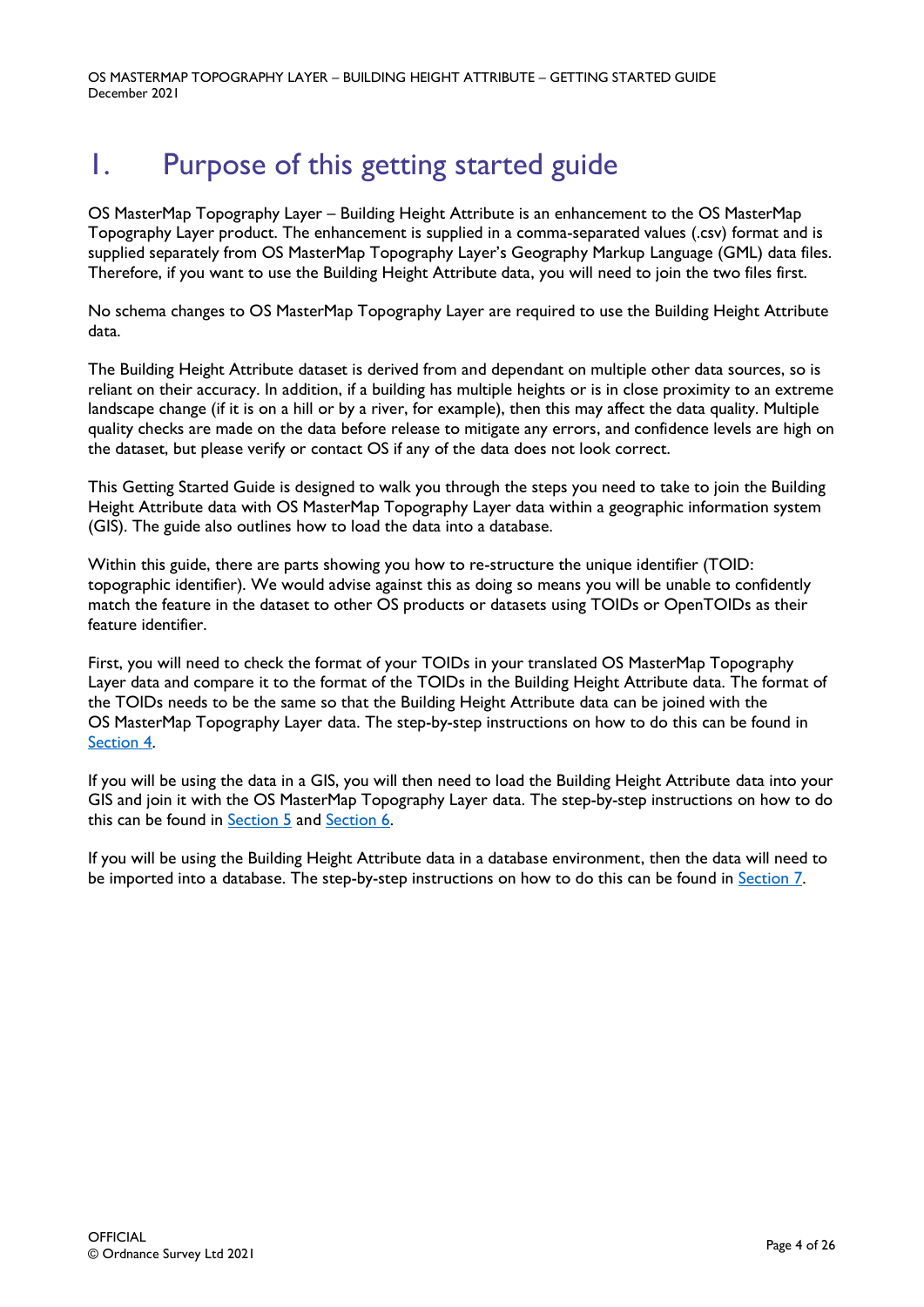# <span id="page-4-0"></span>2. What do I need to use this data?

## <span id="page-4-1"></span>2.1 System requirements

OS MasterMap Topography Layer – Building Height Attribute is designed to be joined to and then used as part of the OS MasterMap Topography Layer. [Section 6](#page-15-0) gives guidance on how to join this data to your Topography Layer holding.

As it is a part of the OS MasterMap Topography Layer, Building Height Attribute is designed for use in a digital map within geographic information systems (GIS) and database systems. For details of Ordnance Survey's Licensed Partners who can assist you with incorporating Building Height Attribute in their systems, please see the systems / software Software for mapping [page on the OS website](https://www.ordnancesurvey.co.uk/business-government/tools-support/gis/software) [\(https://www.ordnancesurvey.co.uk/business-government/tools-support/gis/software\)](https://www.ordnancesurvey.co.uk/business-government/tools-support/gis/software).

Ordnance Survey does not recommend either suppliers or software products as the most appropriate system will depend on many factors, such as the amount of data being taken, resources available within the organisation, the existing and planned information technology infrastructure and last but by no means least, the applications that the data will be used for. However, as a minimum, the following elements will be required in any system:

- A means of reading the data, either in its native format or by translating it into a file format or for storage in a database
- A means of storing and distributing the data, perhaps in a database or through a web-based service
- A way of visualising and / or querying the data, typically a GIS

## <span id="page-4-2"></span>2.2 Backup provision of the product

You are advised to copy the supplied data to a backup medium before following the steps in this guide.

## <span id="page-4-3"></span>2.3 Typical data volumes for the product

For reading purposes, it is recommended that users store the data on a single hard disc as this will speed up the ability of your computer to read the data. The uncompressed file size for the full supply of Great Britain (GB) is 2.6 Gb.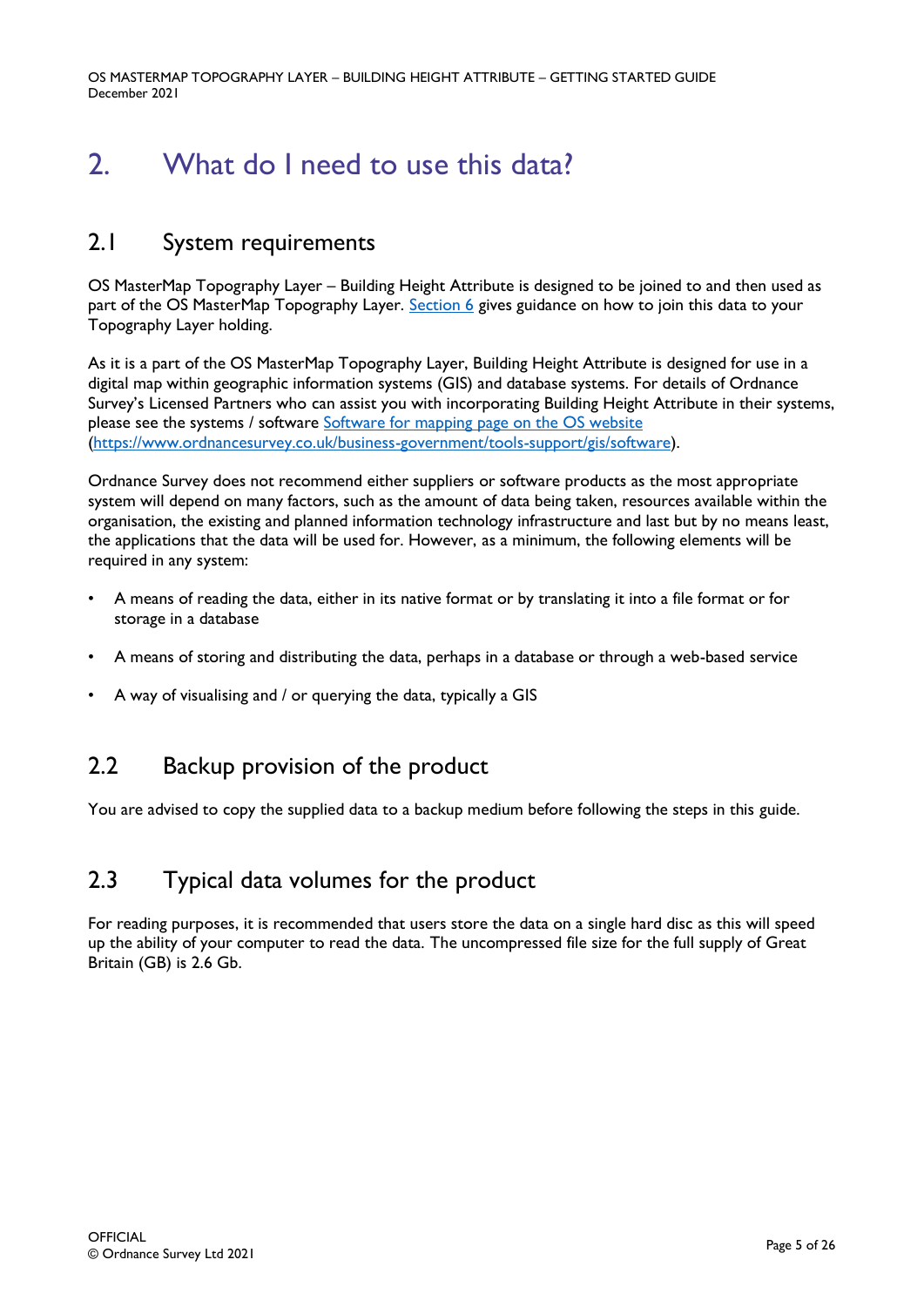# <span id="page-5-0"></span>3. Product supply information

## <span id="page-5-1"></span>3.1 Product supply format

Building Height Attribute data is supplied in comma-separated values (.csv) file format. Files will not be compressed.

## <span id="page-5-2"></span>3.2 Product supply mechanism

OS MasterMap Topography Layer – Building Height Attribute is supplied as an online download. You can download data in .csv format from the [OS Data Hub](https://osdatahub.os.uk/) [\(https://osdatahub.os.uk/\)](https://osdatahub.os.uk/).

The product is currently still available for customers to request through OS [Orders](https://orders.ordnancesurvey.co.uk/sso/login.shtml) [\(https://orders.ordnancesurvey.co.uk/sso/login.shtml\)](https://orders.ordnancesurvey.co.uk/sso/login.shtml).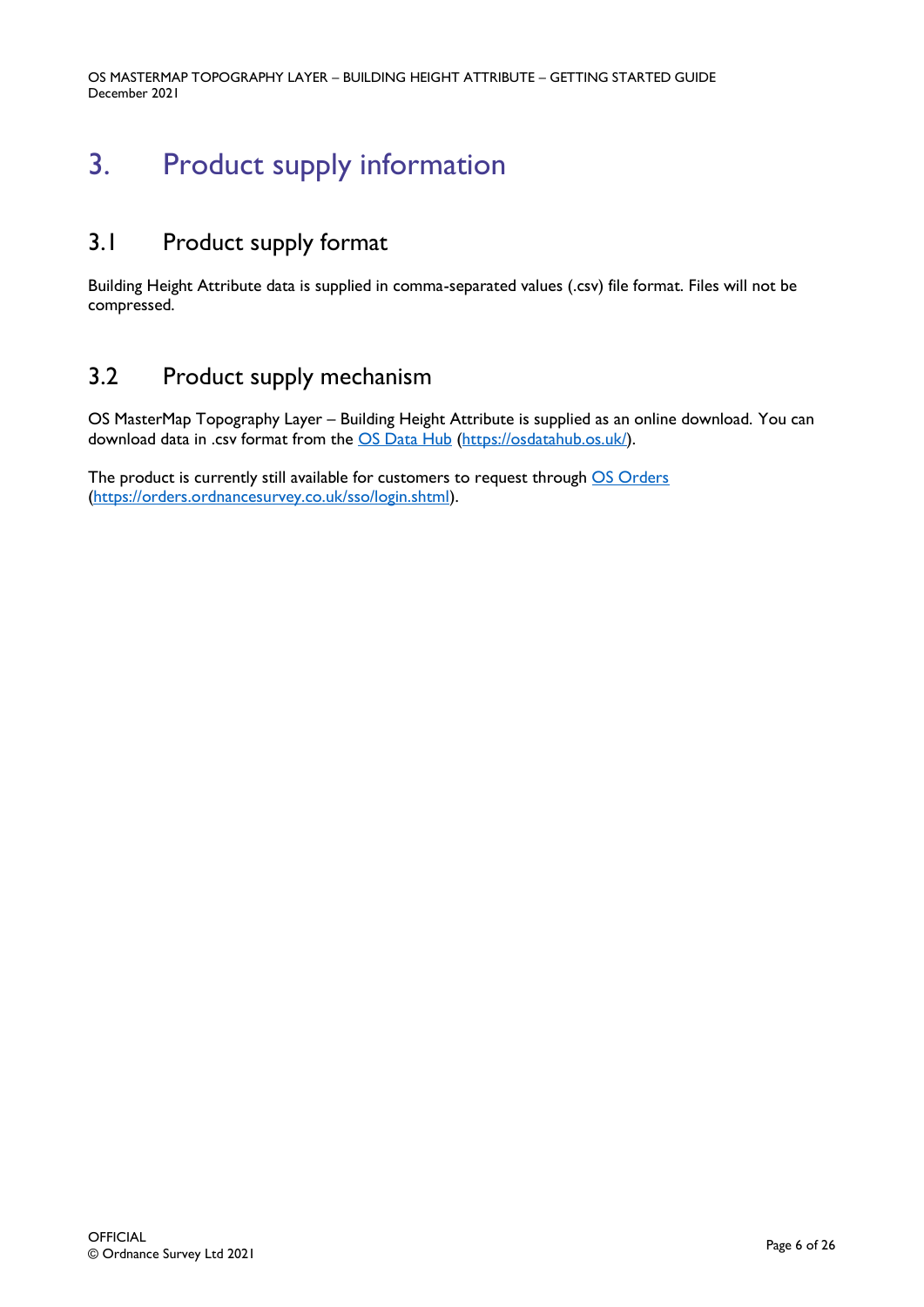# <span id="page-6-0"></span>4. How do I manage the .csv data?

The Building Height Attribute .csv contains the attribute OS\_TOPO\_TOID, which is the topographic identifier (TOID) from OS MasterMap Topography Layer. This TOID is the attribute that is used to join the data to your OS MasterMap Topography Layer data. More information about TOIDs is available in the OS MasterMap Topography Layer Product Guide and Technical Specification documents, which are both available on the OS [MasterMap Topography Layer Product Support page of the OS website](https://www.ordnancesurvey.co.uk/business-government/tools-support/mastermap-topography-support) [\(https://www.ordnancesurvey.co.uk/business-government/tools-support/mastermap-topography-support\)](https://www.ordnancesurvey.co.uk/business-government/tools-support/mastermap-topography-support).

## <span id="page-6-1"></span>4.1 Checking TOIDs

TOIDs are stored in GML as a character string, with the prefix 'osgb', and can be comprised of either a 13-digit integer or a 16-digit integer after 'osgb' (for example, osgb1000001799480255). Ordnance Survey recommends that TOIDs are stored in this format.

*Note: The changing of a TOID format means that you will not be able to confidently match features with other Ordnance Survey products or with datasets created by third parties using TOIDs or OpenTOIDs as the key feature identifier. We would therefore recommend that, except where absolutely necessary, you do not make changes to the identifier format.*

Some of the methods available to translate OS MasterMap Topography Layer from GML alter the TOID from the format in which it is supplied in the GML. We have tested a small sample of these methods to ascertain how the TOID is dealt with during some translation processes. The following table details how some of the translators we tested deal with TOIDs; please look at your own data to investigate how your translation process will affect the TOIDs in your data.

#### *Table 1: TOID processing results for four translators.*

| <b>Translator</b>    | <b>Processing of TOIDs</b>                                                                     |
|----------------------|------------------------------------------------------------------------------------------------|
| Miso InterpOSe       | Removes 'osgb' from the beginning of TOIDs and adds three leading zeroes<br>to 13-digit TOIDs. |
| Astun Loader         | Preserves raw GML TOID format but renames column from TOID to fid.                             |
| Pitney Bowes MapInfo | Removes 'osgb' from the beginning of TOIDs.                                                    |
| QGIS                 | Preserves raw GML TOID format.                                                                 |

It is recommended that the OS\_TOPO\_TOID attribute in the OS MasterMap Topography Layer – Building Height Attribute .csv files be edited if it is found that the OS MasterMap Topography Layer TOID has been altered during the translation process, although how TOIDs are managed is up to your discretion. To aid this process, we have created some script that can be run alongside a gawk application that will alter TOIDs in the .csv files in two different ways. It is recommended that you create a backup copy of your .csv file before you make any changes to it.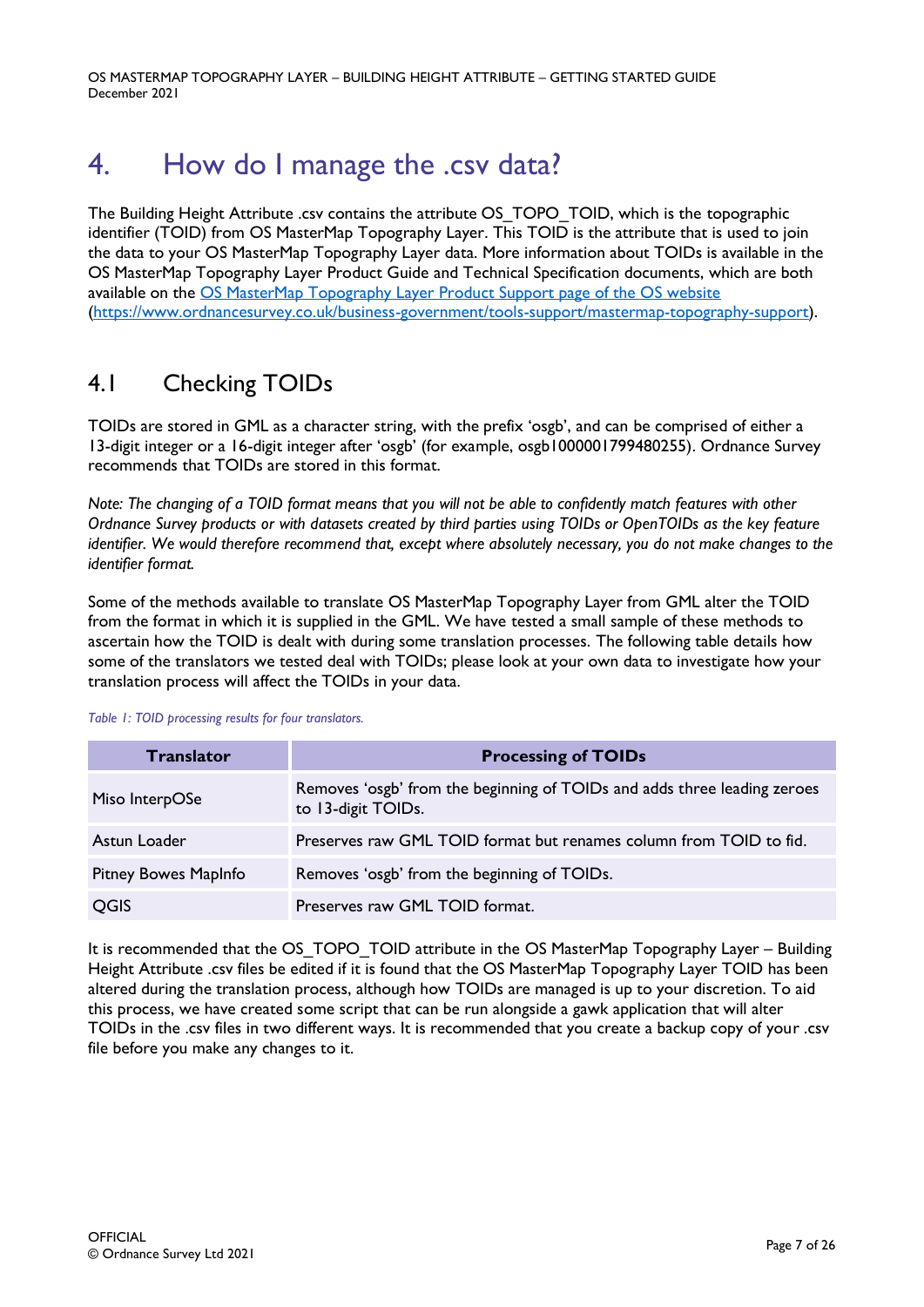# <span id="page-7-0"></span>4.2 Databases

If your TOID column requires altering, steps are outlined in [Section 7](#page-20-0) detailing how this can be achieved in a database environment. This can also be achieved using the gawk process outlined in the following subsection.

## <span id="page-7-1"></span>4.3 Reformatting the TOID attribute

There are several options which will allow the user to reformat the TOID attribute before joining it with the TOID field in OS MasterMap Topography Layer.

For smaller amounts of data, the simplest option is to use the free open-source text editor called Notepad++. Using this text editor, simply load up the Building Height Attribute .csv data and then, using the search and replace option, simply replace the 'osgb' part of the TOID name with either nothing or three leading zeroes ('000'). Remember to save the file with a new name once this procedure has been carried out.

The following sub-sections detail other steps that you can take to reformat the TOID attribute in the Building Height Attribute .csv, so that the format matches that of the TOID attribute in your translated OS MasterMap Topography Layer, Topographic Area data. The reformatting of TOID is a very quick option which will take five minutes to set up and process on a national set of data for OS MasterMap Topography Layer – Building Height Attribute.

*Note: If the format of the TOIDs in your translated OS MasterMap Topography Layer data matches that in the Building Height Attribute .csv, please skip to [Section 5.](#page-11-0)*

Two script reformatting options are presented below:

- **Script to remove 'osgb' from Building Height Attribute TOIDs**: Recommended for use if your translator removes 'osgb' from your OS MasterMap Topography Layer TOIDs but does not add any leading zeroes to shorter 13-digit TOIDs.
- **Script to remove 'osgb' and add '000' to 13-digit Building Height Attribute TOIDs**: Recommended for use if your translator removes 'osgb' from your OS MasterMap Topography Layer TOIDs and adds three leading zeroes to shorter 13-digit TOIDs.

*Note: In order to use either reformatting fix, you will need to [download gawk](https://code.google.com/archive/p/gnu-on-windows/downloads) [\(https://code.google.com/archive/p/gnu](https://code.google.com/archive/p/gnu-on-windows/downloads)[on-windows/downloads\)](https://code.google.com/archive/p/gnu-on-windows/downloads), a tool that uses pattern-matching principles to do simple data re-formatting tasks.*

- 1. Download the gawk tool and save the zip file in any location.
- 2. Extract the 'gawk.exe' file to a directory containing the Building Height Attribute .csv file you wish to alter (this must contain only the .csv to alter and no other files). There must be no spaces in the entire file path to that directory as this will cause the process to fail.
- 3. Both reformatting processes require you to create an .awk file and a .bat file alongside the gawk application. These need to be saved in the same directory as the gawk application and Building Height Attribute .csv file you wish to alter. The structure of the .awk file specified in the following sub-section remains unchanged regardless of which of the two script reformatting options you are using. Unlike the .awk file, the content of the .bat file is different for both reformatting options. The format to use in both instances is described after the .awk file detail in the following sub-section.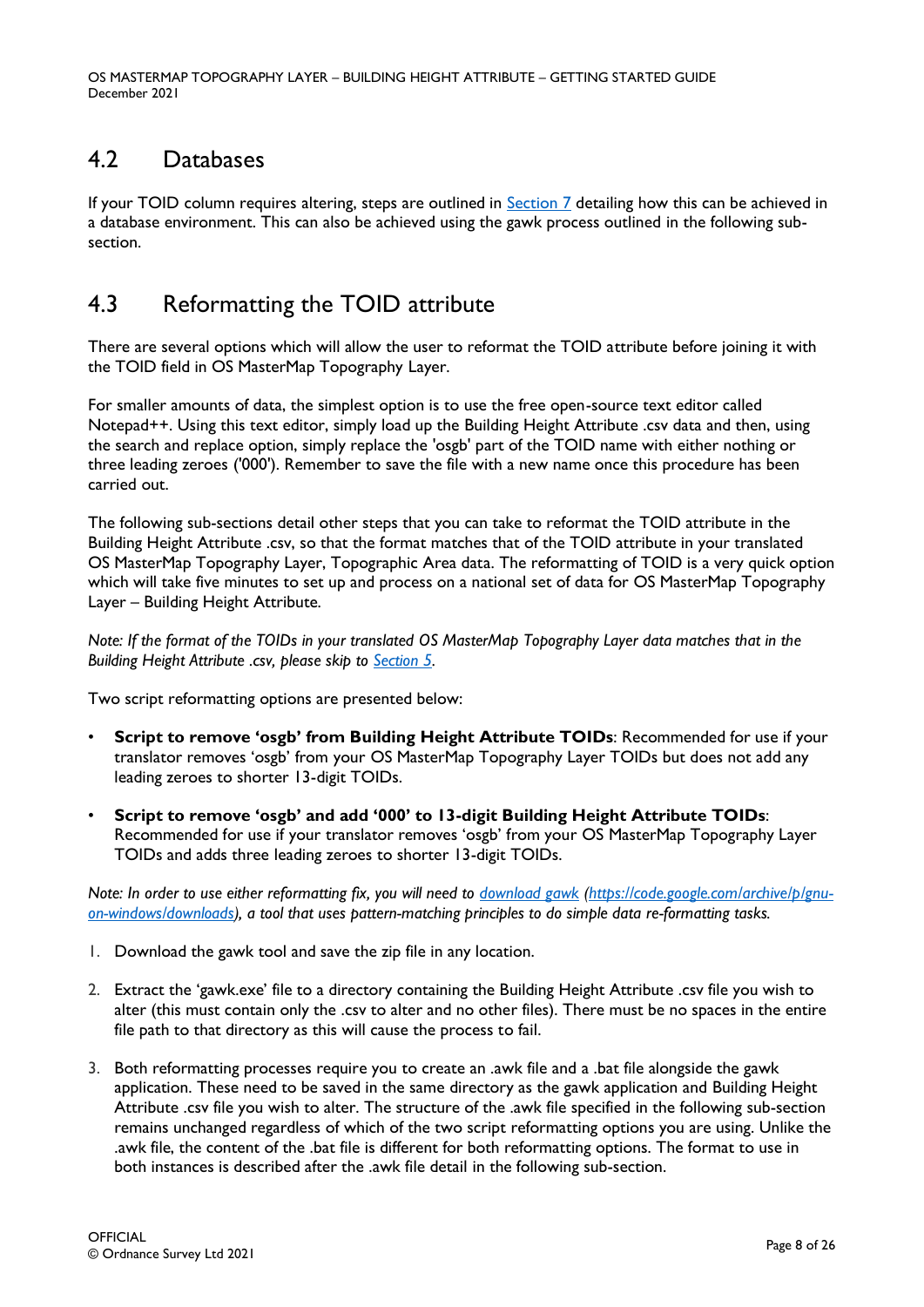## <span id="page-8-0"></span>4.3.1 Generating the .awk file

1. Copy and paste the following code into a new text editor document (such as Notepad++):

# COMMAND LINE gawk -v leadingZeroes=TRUE|FALSE -f bha\_fixTOID.awk infile > outfile

```
BEGIN { 
   FS =<sup>"","</sup>
   OFS = "."
} 
{ 
    sub("osgb","",$1) 
    if (leadingZeroes == "TRUE") 
        $1 =sprintf("%016d",$1)
    print 
}
```
2. Save the file as *bha\_fixTOID.awk* in the same directory as the gawk application and Building Height Attribute .csv file.

*Note: This code refers to the file name of this .awk file. If you choose to name your .awk file differently to our suggested name, please change the code to reflect the name of the .awk file you are using.*

### <span id="page-8-1"></span>4.3.2 Generating the .bat file

#### **Script to remove 'osgb' from TOIDs:**

1. If using the first reformatting option (i.e. Script to remove 'osgb' from TOIDs), please copy the following text into a new text editor document and save the document with a .bat extension in the same directory as the gawk application, .awk file and .csv file:

@rem --- Line below to remove OS\_TOPO\_TOID "osgb" prefix only

```
FOR /F "tokens=*" %%A IN ('dir *.csv /s/b') DO (gawk -v leadingZeroes=FALSE -f bha_fixTOID.awk 
%%A > _%%~NA%%~XA) 
pause
exit
```
*Note: This code refers to the file name of this .awk file. If you choose to name your .awk file differently to our suggested name, please change the code to reflect the name of the .awk file you are using. The .bat file does not have to have a specific name, only the .awk file has to have a specific name because the .bat file refers to the name of the .awk file.*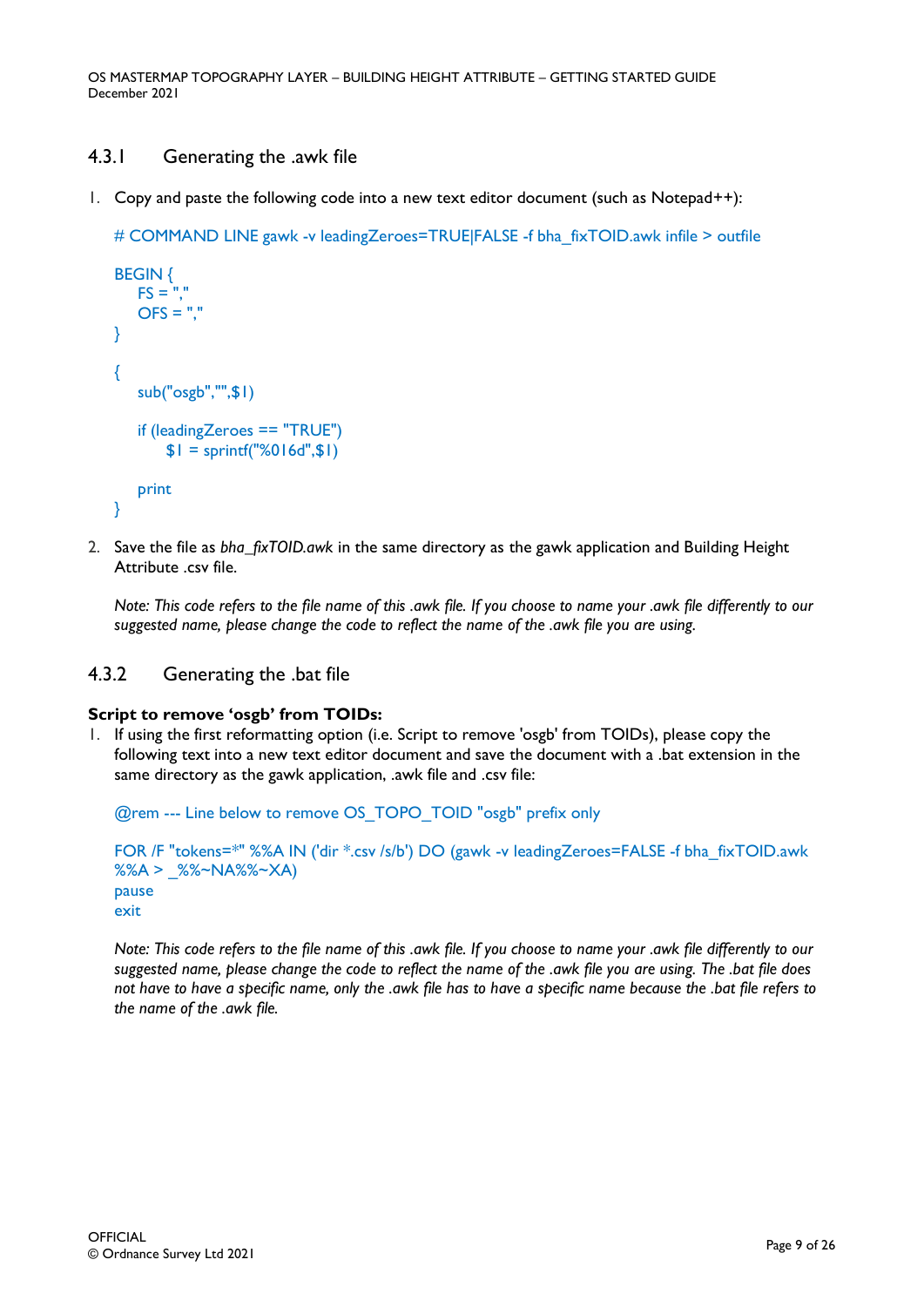#### **Script to remove 'osgb' and add '000' to 13-digit Building Height Attribute TOIDs:**

1. If using the second reformatting option (i.e. Script to remove 'osgb' and add '000' to 13-digit Building Height Attribute TOIDs), please copy the following text into a new text editor document and save the document with a .bat extension in the same directory as the gawk application, .awk file and .csv file:

@rem --- Line below to remove OS\_TOPO\_TOID "osgb" prefix + add leading zeroes

FOR /F "tokens=\*" %%A IN ('dir \*.csv /s/b') DO (gawk -v leadingZeroes=TRUE -f bha\_fixTOID.awk  $% A >$   $% -N$ A $% -X$ A) pause exit

*Note: This code refers to the file name of this .awk file. If you choose to name your .awk file differently to our suggested name, please change the code to reflect the name of the .awk file you are using. The .bat file does not have to have a specific name. Only the .awk file has to have a specific name because the .bat file refers to the name of the .awk file.*

### <span id="page-9-0"></span>4.3.3 Executing the reformatting operation

- 1. For both reformatting options, navigate to the directory where the .bat file is saved and execute it by double clicking the file. An MS-DOS window will appear.
- 2. Once the process is complete, press the return key to close the window.

The directory should now contain a new Building Height Attribute .csv file with the same name as the original but starting with an underscore. This .csv file will contain a copy of the original with the TOID attribute altered.

*Note: If you wish to check how this process has altered the TOID attribute, do not open the .csv file with Microsoft Excel because Excel will reformat the TOID and read it as a number field. Instead, open the .csv file in a text editor as this will keep the TOID correctly formatted.*

### <span id="page-9-1"></span>4.3.4 Merging .csv files

It is likely that the user will wish to merge  $5 \times 5 \text{km}^2$  tiles together to create an area of interest before loading into a GI application. The following procedure can be followed to undertake this operation:

- 1. Place all the .csv files into an empty folder.
- 2. Copy and paste the following script into a text editor (such as Notepad++), and, once copied, give the file a name which explains its function. In this case, we have called the file *mergedBHAdata.bat*.

#### copy \*.csv mergedBHAdata.csv

Navigate to the directory where the .bat file is saved and execute by double clicking the file. This will create a new file called *mergedBHAdata.csv* from all the component .csv files in the folder.

3. Delete the original 5 X 5km<sup>2</sup> from the folder, leaving just the newly created *mergedBHAdata.csv* file in the folder.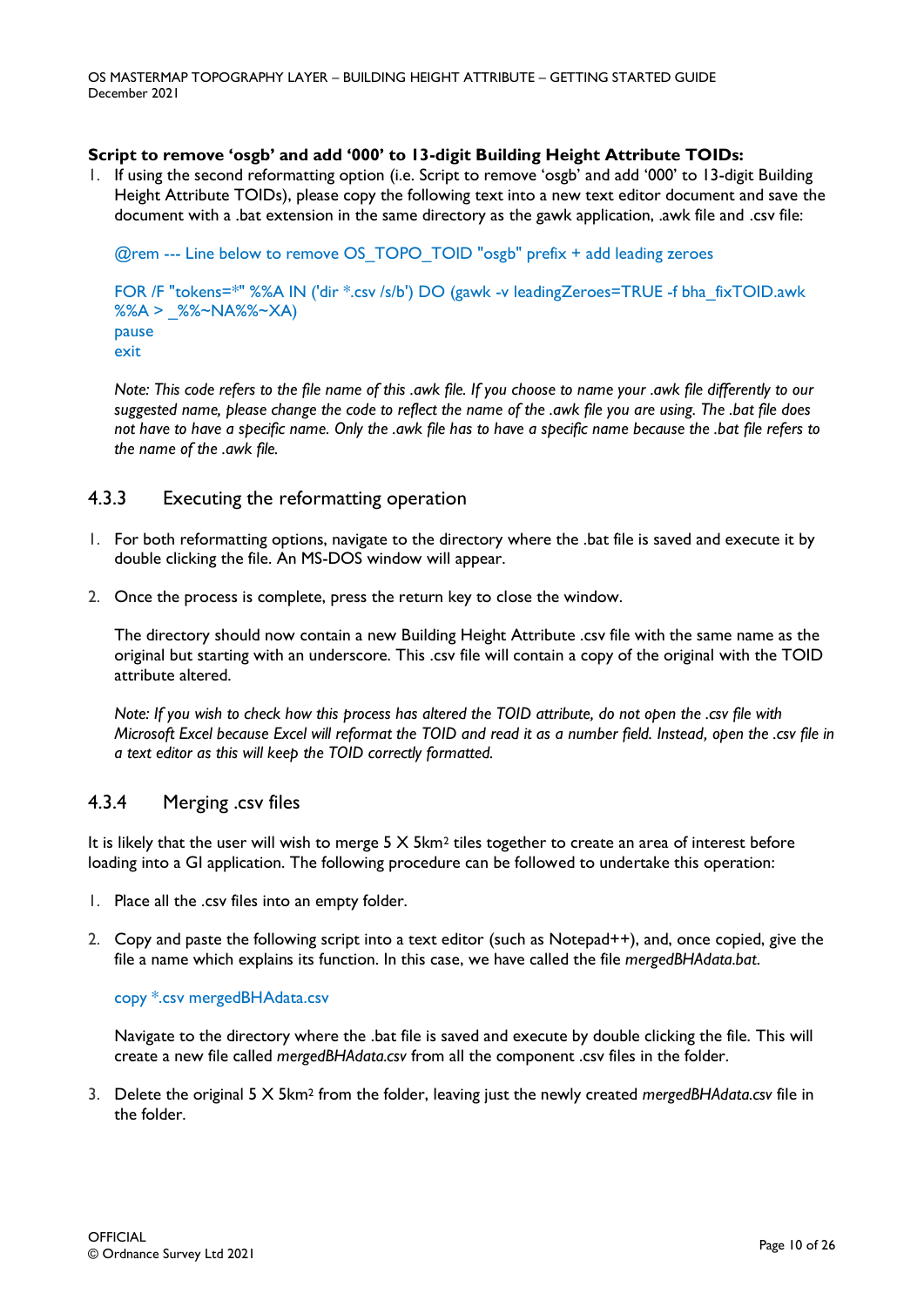4. Copy and paste the following script into a text editor (such as Notepad++), and, once copied, give the file a name which explains its function. In this example, we have called the file *Append\_BHA\_Header.bat*.

copy BHA\_Header.csv+ mergedBHAdata.csv BHA\_Data.csv

5. Download the Building Height Attribute header file from the 'Links and downloads' section of the OS [MasterMap Topography Layer Product Support page on the OS website](https://www.ordnancesurvey.co.uk/business-government/tools-support/mastermap-topography-support) [\(https://www.ordnancesurvey.co.uk/business-government/tools-support/mastermap-topography](https://www.ordnancesurvey.co.uk/business-government/tools-support/mastermap-topography-support)[support\)](https://www.ordnancesurvey.co.uk/business-government/tools-support/mastermap-topography-support).



*Figure 1: Location of the Building Height Attribute header file on the OS website.*

- 6. Place the downloaded header file for Building Height Attribute data into the same folder as the merged Building Height Attribute data file, along with the batch file that was created in Step 4.
- 7. Run the batch file. A new merged .csv file containing the header will be created called *BHA\_Data.csv*.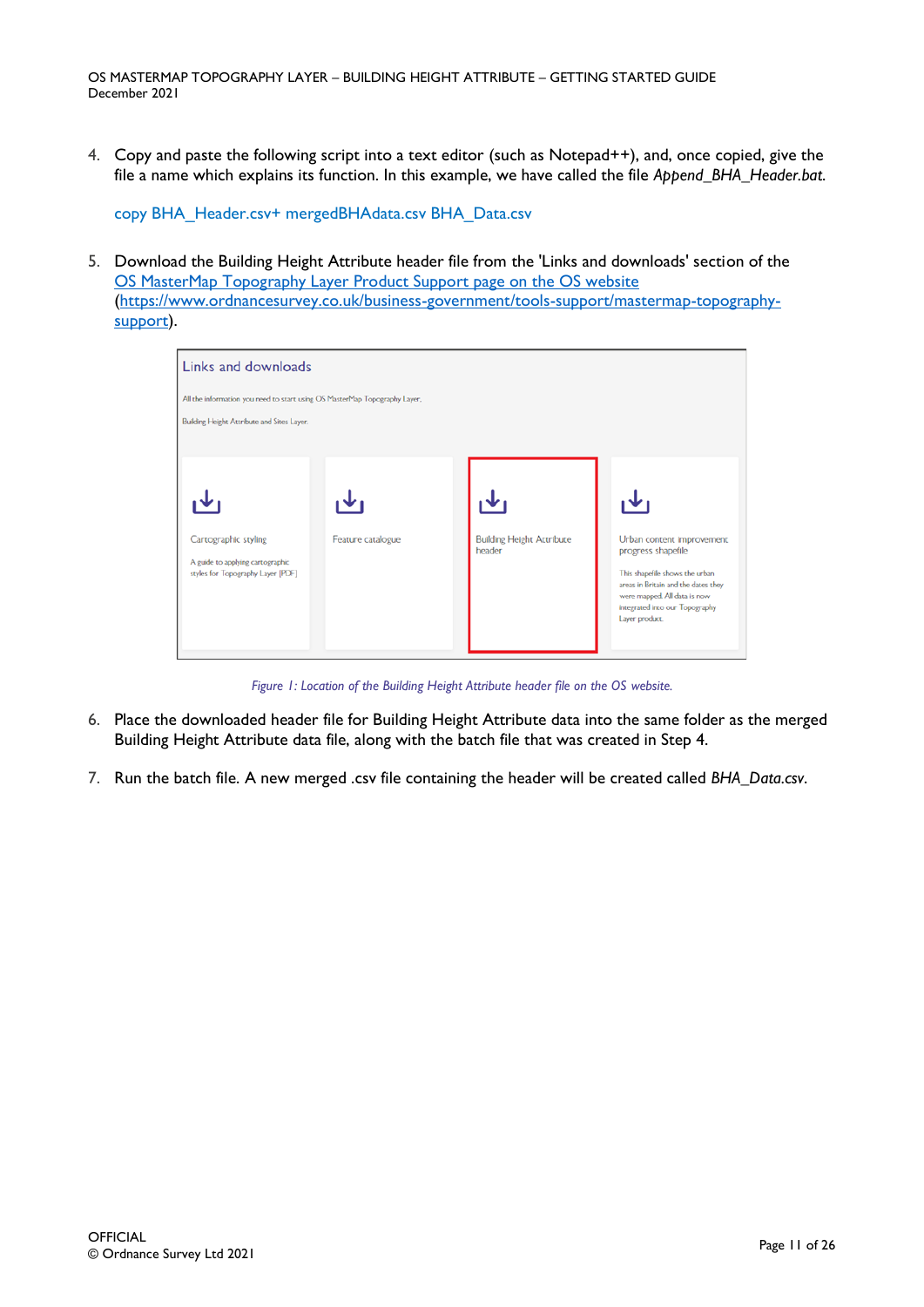# <span id="page-11-0"></span>5. How do I load the Building Height Attribute product into a GIS?

The Building Height Attribute product can be loaded into several geographic information systems (GIS). This section describes how to load it into commonly used GIS. For more information on other GIS that the Building Height Attribute product is compatible with, please speak to your OS Technical Relationship Consultant.

The format of the TOIDs in your .csv may have an impact on how you import the .csv into a GIS. If you have not had to alter the TOID format, GIS software should read the OS\_TOPO\_TOID column in the .csv file as a text string automatically, which should match your OS MasterMap Topography Layer TOIDs. Therefore, you do not have to carry out any extra steps when importing your .csv file into a GIS, so you may wish to move on to the next section.

However, if you have had to alter the OS\_TOPO\_TOID in the Building Height Attribute .csv by removing the 'osgb', this attribute may be read as a number by a GIS; this will mean that any leading zeroes added will be deleted and the TOID field in the .csv will be incompatible with the TOID field in the OS MasterMap Topography Layer data which is formatted as a text string. We have outlined some steps which will allow the user to specify the field types for .csv files being imported to some GIS environments. The processes described in the following sub-sections will work with individual or merged versions of the .csv data.

## <span id="page-11-1"></span>5.1 ArcMap

These notes outline how to load Building Height Attribute data into ArcMap using the .csv file you have received and / or altered. The notes have been prepared using version 10.5 of ArcMap. The instructions will also work for ArcPro and version 10.6.1 of ArcMap.

If you are importing an unmodified version of the .csv file, then you can import this directly into ArcMap via the *Add Data* button.

If you are importing a .csv with an altered OS\_TOPO\_TOID attribute, you will need to carry out the steps detailed below before importing.

You can create a schema information file which describes the format of the fields contained within a text file. A schema information file is always named 'schema.ini' and is stored within the same directory as the .csv you wish to import into ArcMap.

1. Open a new text editor document and copy the following script into it:

[ BHA Data.csv] Format=CSVDelimited ColNameHeader=True Col1=OS\_TOPO\_TOID Text Col2=OS\_TOPO\_VERSION Long Col3=BHA\_ProcessDate DateTime Col4=TileRef Text Col5=AbsHMin Double Col6=AbsH2 Double Col7=AbsHMax Double Col8=RelH2 Double Col9=RelHmax Double Col10=BHA\_Conf Long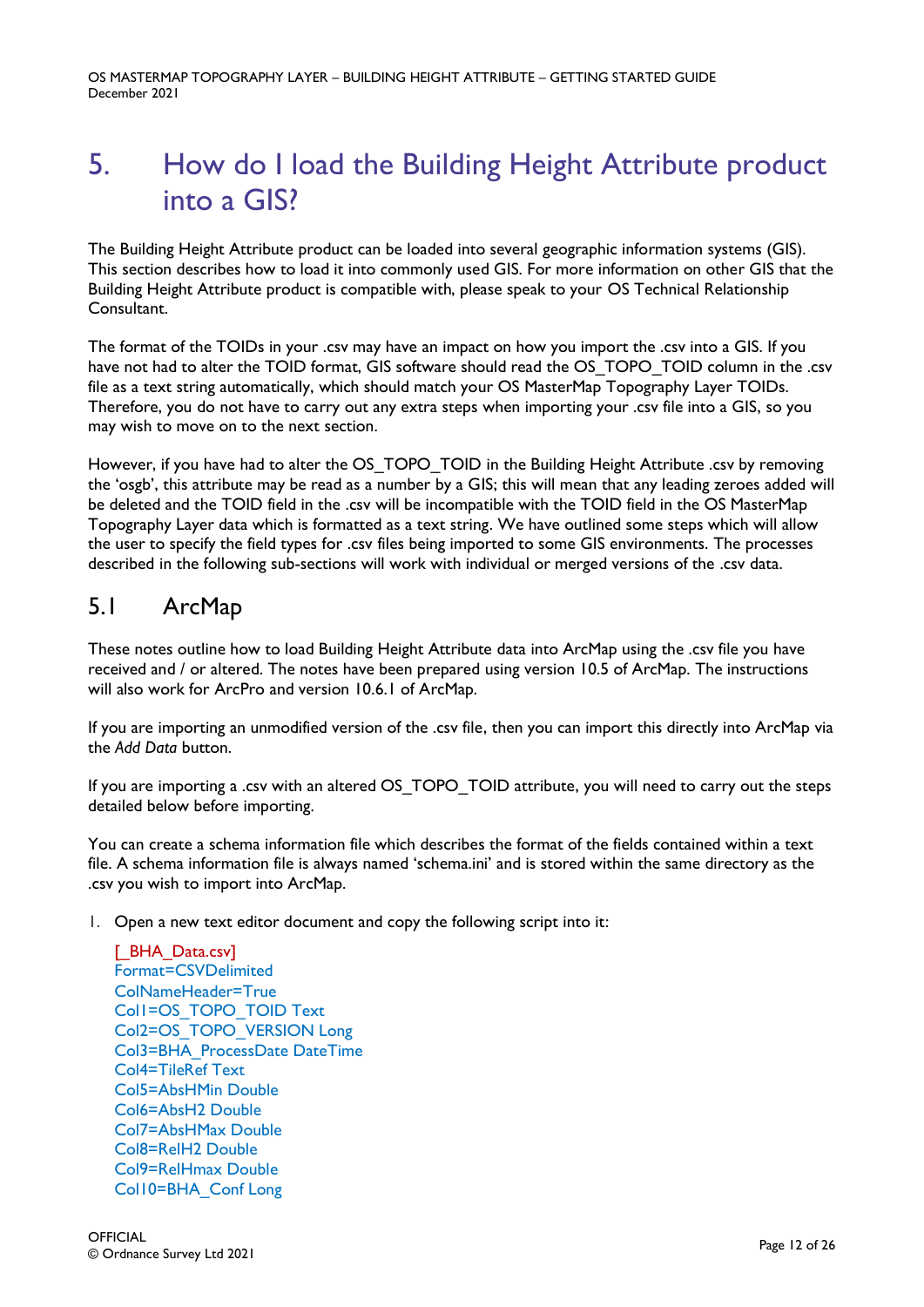*Note: The section of code within the square brackets refers to the file name of the .csv you wish to import. Please alter this line to reflect the file name of your .csv.*

2. Save this in the same directory as the .csv you wish to import into ArcMap, naming it *schema.ini*.

This file will now be read by ArcMap when you import the .csv file into it and will specify the field type for each field within the .csv file. This ensures that the TOID is treated as a text string.

# <span id="page-12-0"></span>5.2 OGIS

These notes outline how to load Building Height Attribute data into QGIS using the .csv file you have received and / or altered. The notes have been prepared using version 2.14.15 of QGIS Desktop. The instructions will also work for version 3.16 of QGIS.

If you are importing an unaltered .csv file which contains TOIDs in the format they are found in the raw GML, then you can import this file via the *Add Delimited Text Layer* icon. If you wish to import this .csv file via the *Add Vector Layer* option, you will have to create a .csvt file as outlined below or all the fields will be imported as 'String'.

If you are importing a modified version of the .csv file, you must create a .csvt file or the TOID field may be imported as a number.

A .csvt file is the equivalent of a schema.ini file for use in QGIS. It specifies the field types of a text file you are importing into QGIS.

It must be named the same as the .csv file it is referring to and be stored in the same directory as the .csv file you wish to import into QGIS.

1. Please open a new text editor document and copy the following script into it:

"String","Integer","Date","String","Real","Real","Real","Real","Real","Integer"

- 2. Save this in the same directory as the .csv file you wish to import into QGIS with the same file name as the .csv file and with the file extension .csvt.
- 3. You can now import the .csv file into QGIS by selecting the *Add Vector Layer* or *Add Delimited Text Layer* options in QGIS; this file will now be read by QGIS during the import process and will specify the field type for each field within the .csv file.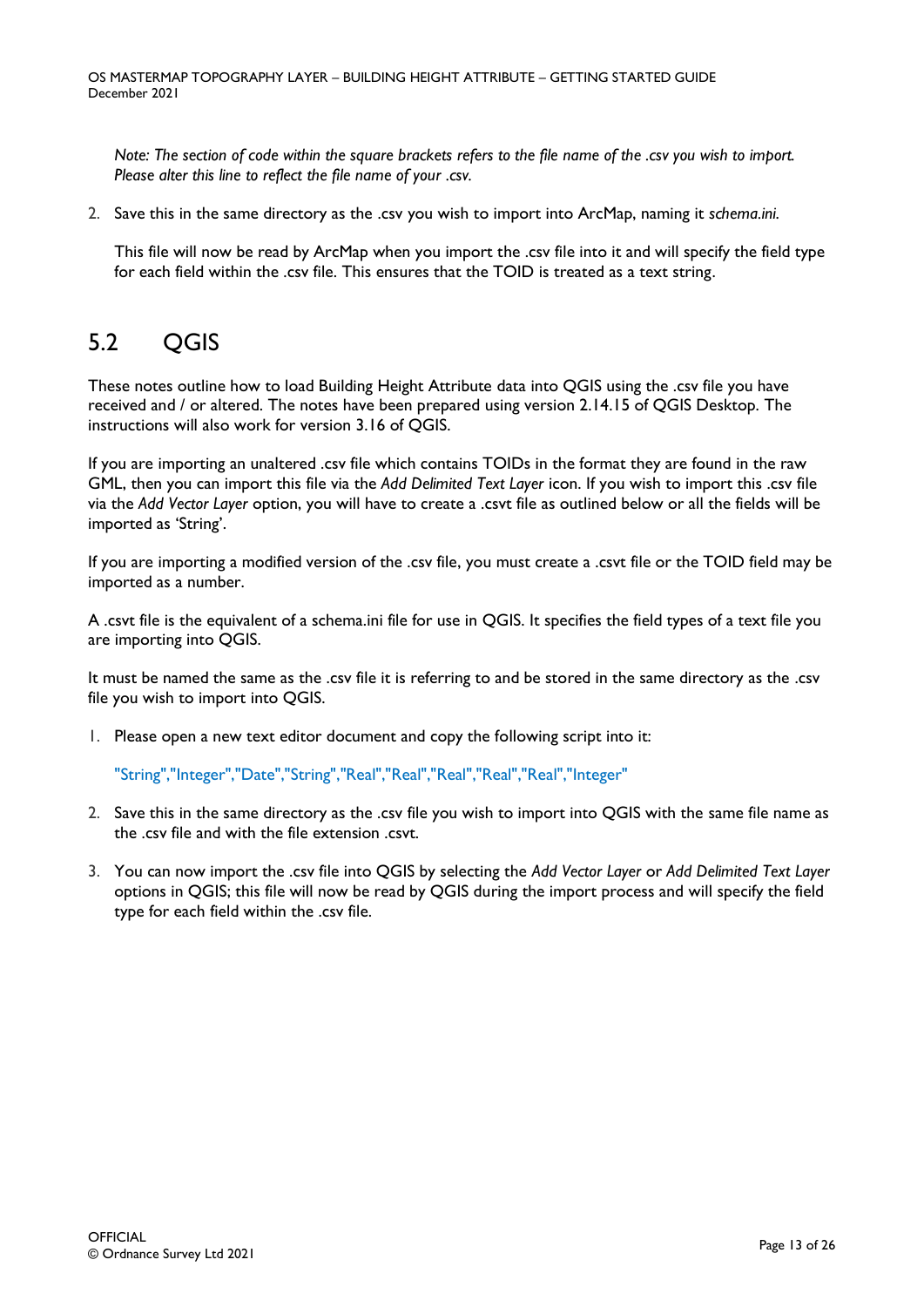# <span id="page-13-0"></span>5.3 MapInfo

These notes outline how to load Building Height Attribute data into MapInfo using the .csv file you have received and / or altered. The notes have been prepared using version 16.0.0 of MapInfo (64bit version).

How you have altered the TOID field in the .csv file will affect the methodology employed when importing the .csv file into MapInfo. If you have retained the raw GML TOID format or added leading zeroes into your TOID field, then MapInfo will automatically pick this up as a character field, so it can be added to MapInfo in the following process:

- 1. Launch MapInfo.
- 2. Navigate to the Open dialog box either by using the icon or by clicking *File* > *Open*.
- 3. Select *Comma Delimited CSV (\*.csv)* from the Files of type drop-down, then navigate to where the .csv file is stored.
- 4. Select the .csv file you wish to open and click *Open*.
- 5. The Open dialog box will close, and a Comma Delimited CSV Information dialog box will appear. Ensure the *Use first line for column titles* check box is ticked, then click *OK* to close the dialog box and open the .csv file.

The TOID field should be formatted as a text string and should include leading zeroes.

If you have removed 'osgb' but not added any leading zeroes, please follow the steps outlined above. You should see that the TOIDs are formatted as numbers and contain decimal places. If you then navigate to the directory where you have stored the .csv file, you should see that MapInfo has created a .TAB file with the same name as the .csv file. When this .TAB file is opened within a text editor, something similar to the text below should be displayed:

*Note: The field types may vary depending on previous processing. The section of code within the chevrons refers to the file name of the Building Height Attribute .csv.*

```
!table
!version 300
!charset WindowsLatin1
Definition Table
   File "< Name of Tile.csv>"
   Type ASCII Delimiter "," Titles Charset "WindowsLatin1" 
   Fields 10
       OS_TOPO_TOID Integer ;
       OS_TOPO_VERSION Smallint ;
       BHA ProcessDate Char (10) ;
       TileRef Char (6) ;
       AbsHMin Float ;
       AbsH2 Float ;
       AbsHMax Float ;
       RelH2 Float ;
       RelHMax Float ;
       BHA Conf Smallint ;
```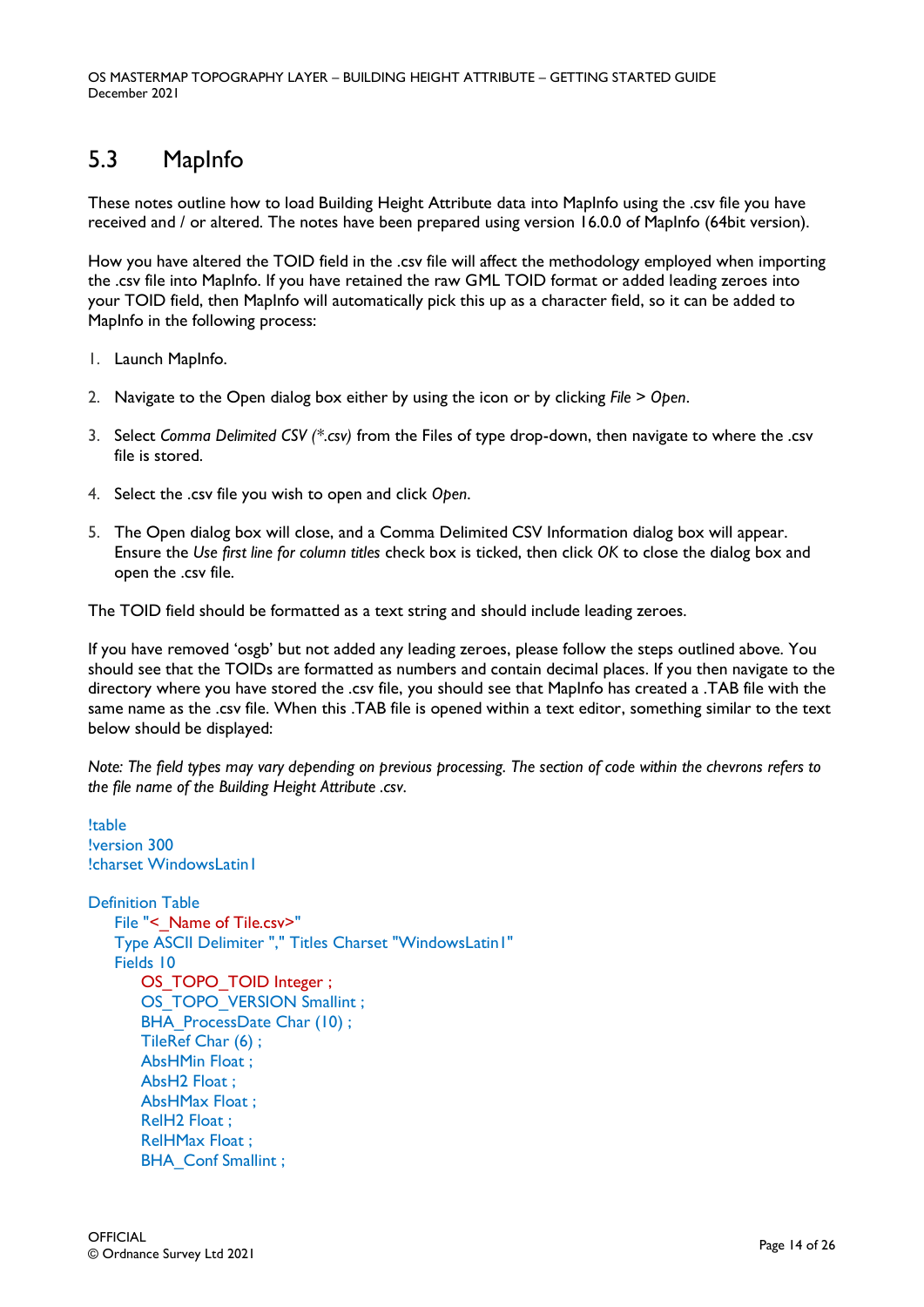As you can see here, the field OS\_TOPO\_TOID has a data type of 'Integer'.

- 6. Manually change this in the text editor to *Char (20) ;* to specify this field type as text, then save the .TAB file before closing.
- 7. Close the original .csv file displayed in MapInfo by selecting *File* > *Close Table*.
- 8. Open the .TAB file that you just edited. The TOID field should now be formatted correctly, and you can use this .TAB file to join to the OS MasterMap Topography Layer data holdings.

*Note: If you re-open the .csv file in MapInfo and choose to overwrite the table, the TOID field will be formatted as a number again. Instead, you should use the .TAB file rather than the .csv file.*

Now you have loaded the .csv file, you will need to export it as a .dbf (dBASE DBF) file and create an index on the TOID column in the table. To do this, follow these steps:

- 1. In the ribbon toolbar, select the *Table tab* and then select *Export*. Navigate to where you wish to save the .dbf. Ensure the *Save as type* is set to *dBASE DBF (\*.dbf)*.
- 2. Select the *Table tab* in the ribbon menu, then select *Table* and from that drop-down, select *modify structure*, which opens the Modify table structure dialog box.
- 3. Ensure you have opened the table structure for the Building Height Attribute data because this is the data we want to create an index on. For the column of data containing the TOID value, tick *Indexed*  box. Apply this index by clicking *OK*.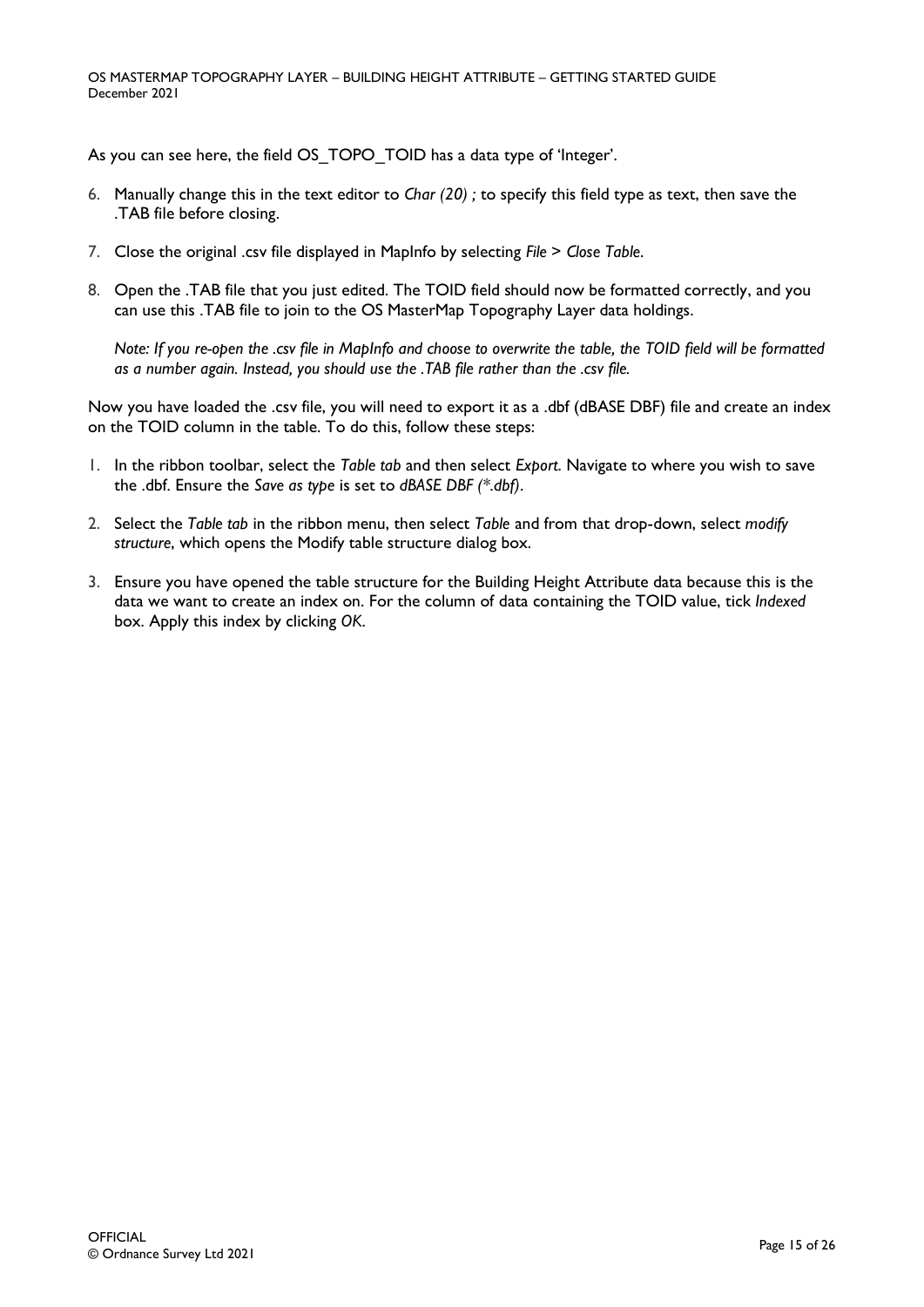# <span id="page-15-0"></span>6. How do I join the Building Height Attribute .csv to OS MasterMap Topography Layer?

In order to use the Building Height Attribute data within GIS it must first be joined to OS MasterMap Topography Layer. This section describes this process for some commonly used GIS.

The .csv data should be loaded into your GIS with the TOID column formatted as it is in your OS MasterMap Topography Layer data holdings (see previous sections for more details).

A join between these two datasets will link them together based on the unique identifier between the two datasets: the TOID. This will result in the buildings in your OS MasterMap Topography Layer data holdings being associated with a set of building heights.

## <span id="page-15-1"></span>6.1 ArcMap

These notes outline how to join Building Height Attribute data to OS MasterMap Topography Layer in ArcMap. The notes have been prepared using version 10.5 of ArcMap.

In the procedure described below, it is assumed that the user has converted OS MasterMap Topography Layer from the .gz supply into an ESRI shapefile format using translation software. It is important to ensure that any pre-processing of Building Height Attribute data is completed before commencing an ESRI ArcGIS session.

- 1. Launch ArcMap and load the Building Height Attribute .csv file and the OS MasterMap Topography Layer shapefile.
- 2. Right-click on the Topographic Area Layer in the table of contents, navigate to *Joins and Relates* and select the *Join…* option as shown in the following screenshot:



3. In the Join Data dialog box that opens, select the .csv file you want to join to the OS MasterMap Topography Layer data from the drop-down under option 2 in the list.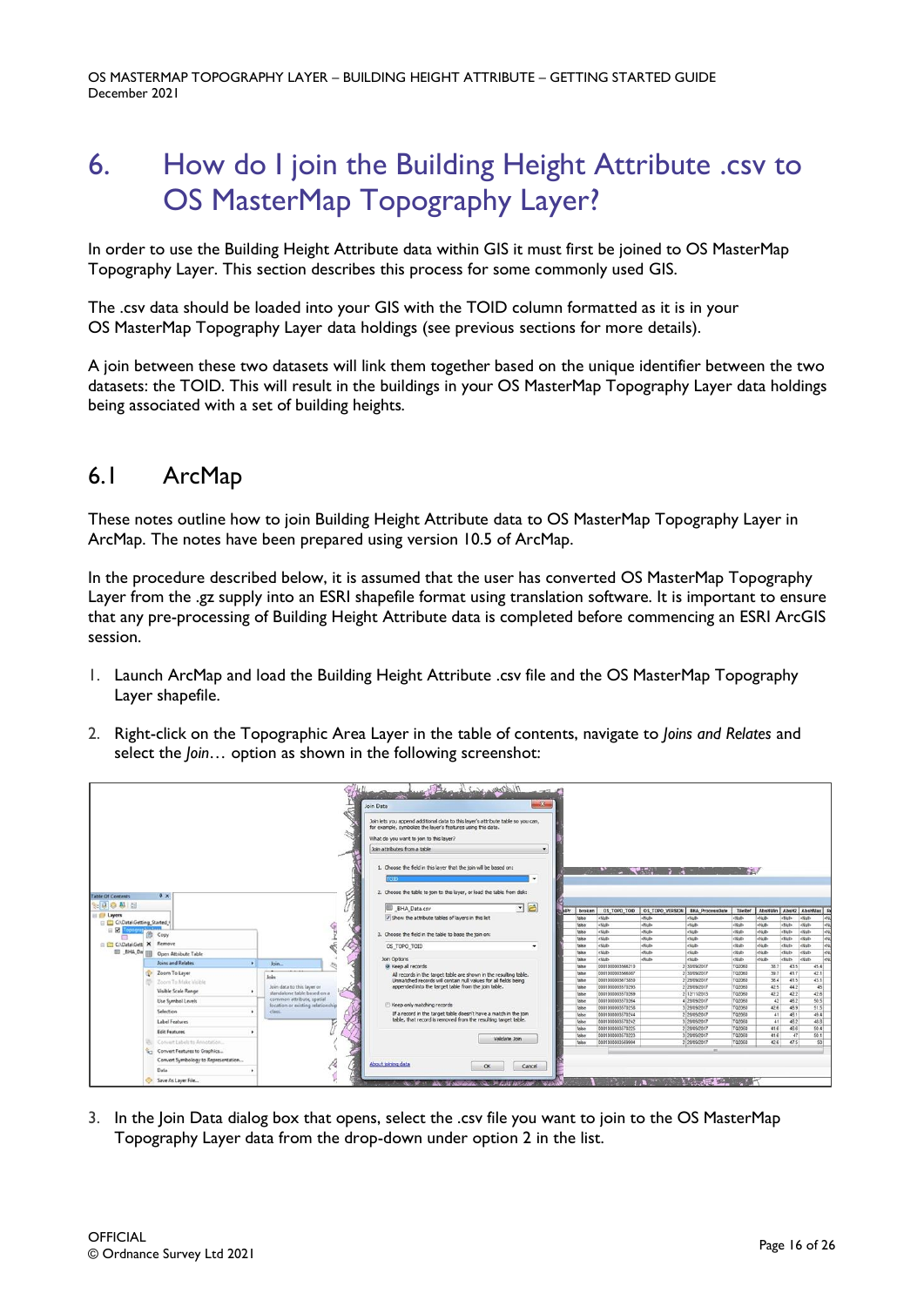- 4. For options 1 and 3 listed in the Join Data dialog box, select the TOID column in each dataset to specify this as the common attribute between the data that you wish to join on.
- 5. In the Join Options section of the Join Data dialog box, you can choose to keep all records or keep only matching records; this will mean that you will only have the buildings with heights left after the join.
- 6. Select *OK* to carry out the join it is better not to choose the *Validate Join* option as this requires a longer processing time.

When you open the attribute table of the layer you have joined the .csv file to, you should see the Building Height Attribute columns at the end of the attribute table. You can use the 'Select by attribute tool' to display all the buildings in the attribute table to inspect the Building Height Attribute data more easily in ArcMap. If you experience long processing times when querying this join, please export the file and then carry out these queries (see step 7 for more details on exporting the file).

7. Lastly, in order to save this join to the layer, close the attribute table and right-click the layer in the table of contents. Select *Data* > *Export Data* to save a copy of this shapefile with the Building Height Attribute data joined to it. Please be aware that large volumes of data may increase the processing time of this step.

## <span id="page-16-0"></span>6.1.1 Alternative method to speed up the join process

If you are finding that the join process is taking a long time, you can try the alternative method outlined below which will speed up the join.

Before loading the .csv file into the GIS, you could use ArcCatalog to export the .csv table into a Geodatabase (single). When doing this, you will have the option to edit the format of the field properties for the TOID data. This will allow you to add an attribute index to the table. Once the index has been added, the join process should be quicker. The notes below outline these steps fully:

- 1. Navigate to the .csv file in ArcCatalog.
- 2. Right-hand click on file and select the drop-down *Export*, then choose *To Geodatabase (single)*. This will open up the Table to Table dialog box.
- 3. Select an output location, which needs to be within a file geodatabase, and create a name for the new table you are going to create.
- 4. Finally, in the Field Map (optional) window, right-click on the *TOID field* and select the *Properties* option, which will open the Output Field Properties dialog box.
- 5. In the Properties box, there will be a row called 'Length' with a number. This number has to be less than 80 to allow you to add an attribute index later in the process. As TOIDs are never more than 20 characters in length, this number has to be greater than 20.
- 6. Click *OK* to close the window.
- 7. To complete the export, select *OK*.
- 8. Open up ArcGIS and navigate to the Arc Toolbox.
- 9. Select *Data Management Tools*, then choose *Indexes* from the drop-down and open the *Add Attribute Index* tool.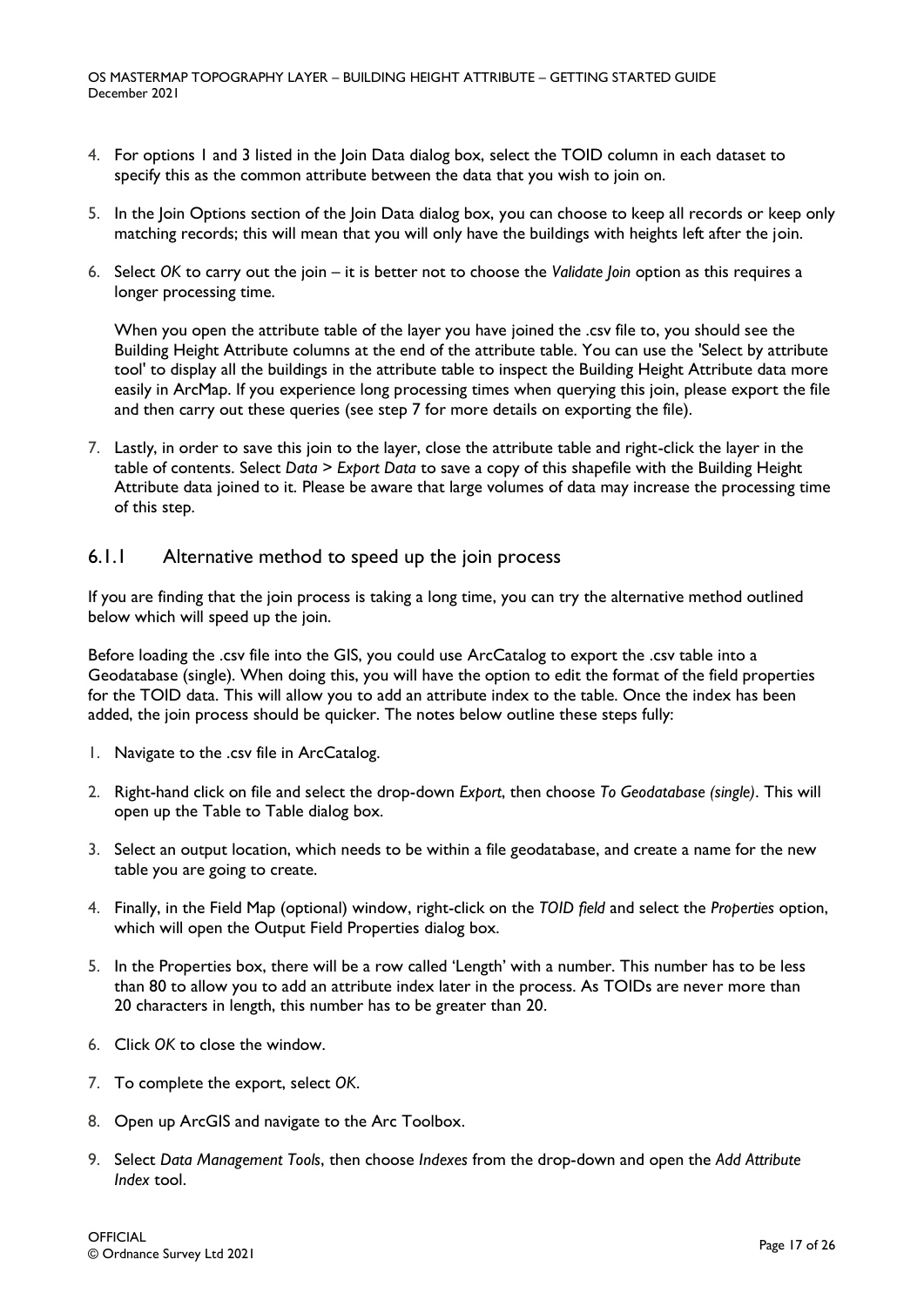- 10. Select the table in the File Geodatabase you have just created. In the 'Fields to Index' window, tick the box next to the row which contains the TOID.
- 11. Select *OK* to carry out this operation.
- 12. Once the index has been added, carry out the instructions at the beginning of the section to join the Building Height Attribute data to your OS MasterMap Topography Layer data.

## <span id="page-17-0"></span>6.2 QGIS

These notes outline how to join Building Height Attribute data to OS MasterMap Topography Layer in QGIS. The notes have been prepared using version 2.14.15 of QGIS Desktop. The instructions will also work for version 3.16 of QGIS.

- 1. Launch QGIS and load the .csv file and the OS MasterMap Topography Layer data.
- 2. Right-click the *Topographic Area Layer* and select *Properties* from the options list.
- 3. Click the *Joins tab* within the Layer Properties dialog box.
- 4. Press the green plus icon at the bottom of this dialog box, and in the Add vector join dialog box that opens, select the .csv file as the Join layer.

| Layers Panel<br><b>B</b> X<br>高元甲元·落津日<br>2810756-T02060 Topographic<br>V.<br><b>BHA_Data</b> | General<br>50/e<br><b>CITY</b> Labels<br>Felds<br>Rendering<br>Display<br><b>C</b> Actions<br>$\sim$ Joins<br><b>Diagrams</b><br><b>Partners</b><br>Variables | / Layer Properties - 2810756-TQ2060 TopographicA<br>Join layer<br>Join fi | Add vector join<br>Join layer<br>Join field<br>Target field<br>Cache join layer in virtual memory<br>Create attribute index on join field<br>Choose which fields are joined<br>$\triangleright$ $\triangleright$ Custom field name prefix | P<br>$\mathbf{x}$<br><b>BHA Data</b><br>۰<br>$\cdot$<br>abc OS_TOPO_TOID<br>abc fid<br>$\overline{\phantom{a}}$ |
|-----------------------------------------------------------------------------------------------|---------------------------------------------------------------------------------------------------------------------------------------------------------------|---------------------------------------------------------------------------|-------------------------------------------------------------------------------------------------------------------------------------------------------------------------------------------------------------------------------------------|-----------------------------------------------------------------------------------------------------------------|
|                                                                                               |                                                                                                                                                               | <b>A</b>                                                                  |                                                                                                                                                                                                                                           | OK<br>Cancel                                                                                                    |

- 5. For the Join field and Target Field options in the Add vector join dialog box, select the TOID column in each dataset to specify this as the common attribute between the data you wish to join on.
- 6. Select *OK*, then close the Layer Properties dialog box.
- 7. When you open the attribute table of the Topographic Area Layer, you should see the Building Height Attribute columns at the end of the attribute table. You can use the Select features by expression tool to display all the buildings in the attribute table to inspect the Building Height Attribute data more easily in QGIS.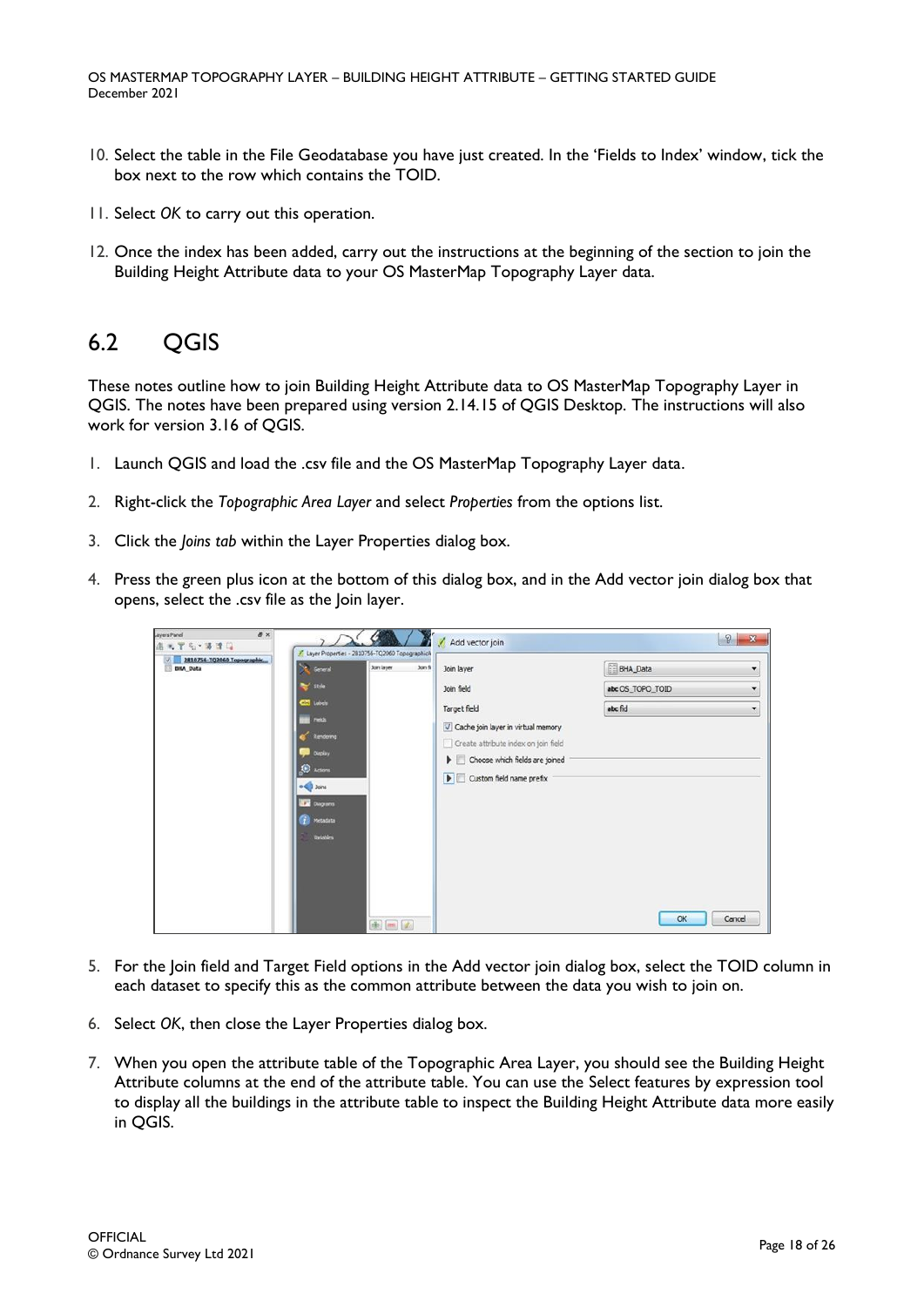|            | 2810756-TQ2060 TopographicArea any :: Features total: 105609, filtered: 105609, selected: 0 |                  |                 |                      |               |              |        |                                                                                                   |      | $\mathbf{x}$<br>$= 0$ |
|------------|---------------------------------------------------------------------------------------------|------------------|-----------------|----------------------|---------------|--------------|--------|---------------------------------------------------------------------------------------------------|------|-----------------------|
|            | 而<br>B<br>₩                                                                                 |                  |                 | <b>右言的电出多少的音 服服器</b> |               |              |        |                                                                                                   |      | ÷.                    |
|            | reasonForChange                                                                             | descriptiveGroup | descriptiveTerm | make                 | physicalLevel |              |        | 1_OS_TOPO_TOID_ Data_BHA_Process BHA_Data_TileRef 3HA_Data_AbsHMir BHA_Data_AbsH2 #IA_Data_AbsH ^ |      |                       |
| $\vert$ .  | (1:New)                                                                                     | (1:Building)     | NALL            | Manmade              | 50            | 2 2017-09-30 | TQ2060 | 38.7                                                                                              | 43.5 |                       |
| 8          | (1:New)                                                                                     | (1:Building)     | NULL            | Manmade              | 50            | 2 2017-09-30 | TQ2060 | 39.7                                                                                              | 41.7 |                       |
| 9          | (1:Modified)                                                                                | (1:Building)     | NULL            | Manmade              | 50            | 2 2017-09-28 | TQ2060 | 36.4                                                                                              | 41.5 |                       |
| 10         | (1:New)                                                                                     | (1:Building)     | NULL            | Manmade              | 50            | 2 2017-09-28 | TQ2060 | 42.5                                                                                              | 44.2 |                       |
| $\vert$ 11 | (1:New)                                                                                     | (1:Building)     | NULL            | Manmade              | 50            | 2 2013-11-12 | TQ2060 | 42.2                                                                                              | 42.2 |                       |
| 12         | (3:New, Attribute (1:Building)                                                              |                  | NULL            | Manmade              | 50            | 4 2017-09-28 | TQ2060 | 42                                                                                                | 46.2 |                       |
| 13         | (1:New)                                                                                     | (1:Building)     | <b>NULL</b>     | Manmade              | 50            | 3 2017-09-28 | TQ2060 | 42.6                                                                                              | 46.9 |                       |
| 14         | (1:New)                                                                                     | (1:Building)     | NULL            | Manmade              | 50            | 2 2017-09-28 | TQ2060 | 41                                                                                                | 46.1 |                       |
| 15         | (2:New, Attributes)                                                                         | (1:Building)     | NULL            | Manmade              | 50            | 3 2017-09-28 | TQ2060 | 41                                                                                                | 46.2 |                       |
| 16         | (1:New)                                                                                     | (1:Building)     | NAL             | Manmade              | 50            | 2 2017-09-28 | TQ2060 | 41.6                                                                                              | 46.6 |                       |

8. Lastly, in order to save this join to the layer, close the attribute table and right-click the layer in the table of contents. Select *Save as* from the options list to save a copy of the layer with the Building Height Attribute data joined to it.

## <span id="page-18-0"></span>6.3 MapInfo

These notes outline how to join Building Height Attribute data to OS MasterMap Topography Layer in MapInfo. The notes have been prepared using version 12.0.2 of MapInfo.

- 1. Launch MapInfo and load the .dbf file and the OS MasterMap Topography Layer .TAB file.
- 2. Select the *SQL Select* button on the ribbon toolbar, and choose the *SQL Select option* which opens the SQL Select dialog box. Leave the '\*' (asterisk symbol) in the Select Columns box to preserve all fields in both tables.
- 3. From the Tables drop-down, select the OS MasterMap Topography Layer data and the .dbf file you wish to join. This will populate these tables within the 'from Tables' box.

| Select Columns:                                                       | ٠                         | Tables        | $\frac{1}{2}$ |
|-----------------------------------------------------------------------|---------------------------|---------------|---------------|
|                                                                       |                           | Columns       | $\pm$         |
|                                                                       |                           | Operators     | $\pm$         |
|                                                                       |                           | Aggregates    | $\pm$         |
| from Tables:                                                          | TopographicArea, BHA Data | Functions     | $\pm$         |
|                                                                       |                           |               |               |
|                                                                       |                           |               |               |
|                                                                       |                           | Save Template |               |
| Group by Columns:<br>Order by Columns:<br>into Table Named: Selection |                           | Load Template |               |

4. Click within the 'where Condition' box, then select from the Columns drop-down the TOID field from the OS MasterMap Topography Layer data. This will populate this field within the 'where Condition' box.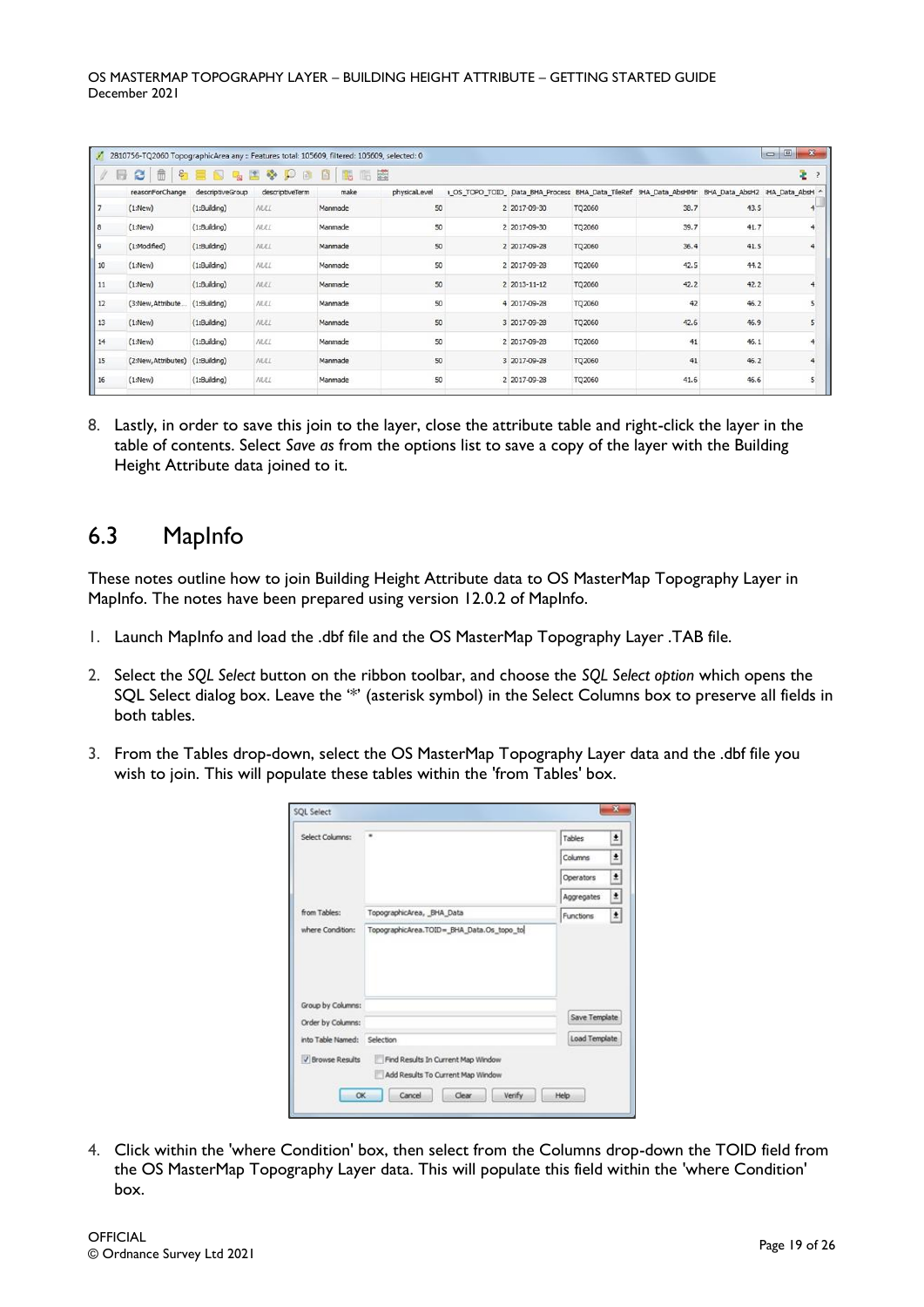- 5. Enter an equals sign after this column name and then use the 'Columns' drop-down to select the TOID field from the .dbf file which will populate this field after the equals sign in the 'where Condition' box. This action will have written the SQL query to join these tables via the TOID columns; the SQL query should look similar to that shown in the preceding screenshot.
- 6. In the 'into Table Named' box, enter the name you wish to call the new table containing both the OS MasterMap Topography Layer data and .dbf file data.
- 7. Click *OK* to close the SQL Select dialog box.
- 8. A new table will open containing the joined records.

| <b>El Joined BHA Data Browser</b> .                             | BHA Data Browser |                | X TopographicArea Map                            |       |                  |                                         |                     |              |                   |                        |                   |
|-----------------------------------------------------------------|------------------|----------------|--------------------------------------------------|-------|------------------|-----------------------------------------|---------------------|--------------|-------------------|------------------------|-------------------|
| DescriptiveGroupCount DescriptiveTerm DescriptiveTermCount Make |                  |                | PhysicalLevel PhysicalPresence broken Os_topo_to |       |                  | Os topo to 2 Bha proces Tileref Abshmin |                     |              | Absh <sub>2</sub> | Abshmax                | Relh <sub>2</sub> |
|                                                                 |                  | -9.999 Manmade | 50                                               | false | 0001000003566210 |                                         | 2 2017-09-30 TQ2060 | 38.700000000 | 43.500000000      | 45,400000000           | 4.8000000         |
|                                                                 |                  | -9.999 Manmade | 50                                               | false | 0001000003566087 |                                         | 2 2017-09-30 TQ2060 | 39,700000000 | 41.700000000      | 42.100000000 2.000000  |                   |
|                                                                 |                  | -9,999 Manmade | 50                                               | false | 0001000003673850 |                                         | 2 2017-09-28 TQ2060 | 36,400000000 | 41.500000000      | 43.100000000 5.100000  |                   |
|                                                                 |                  | -9.999 Manmade | 50                                               | false | 0001000003570293 |                                         | 2 2017-09-28 TQ2060 | 42.500000000 | 44.200000000      | 45.000000000 1.700000  |                   |
|                                                                 |                  | -9,999 Manmade | 50                                               | false | 0001000003570269 |                                         | 2 2013-11-12 TQ2060 | 42,200000000 | 42.200000000      | 42,600000000 0.000000  |                   |
|                                                                 |                  | -9,999 Manmade | 50                                               | false | 0001000003570264 |                                         | 4 2017-09-28 TQ2060 | 42.000000000 | 46.200000000      | 50.500000000 4.200000  |                   |
|                                                                 |                  | -9.999 Manmade | 50                                               | false | 0001000003570258 |                                         | 3 2017-09-28 TQ2060 | 42.600000000 | 46.900000000      | 51.500000000 4.300000  |                   |
|                                                                 |                  | -9,999 Manmade | 50                                               | false | 0001000003570244 |                                         | 2 2017-09-28 TO2060 | 41.000000000 | 46.100000000      | 49,400000000 5.100000  |                   |
|                                                                 |                  | -9.999 Manmade | 50                                               | false | 0001000003570242 |                                         | 3 2017-09-28 TO2060 | 41.000000000 | 46.200000000      | 48.800000000 5.200000  |                   |
|                                                                 |                  | -9,999 Manmade | 50                                               | false | 0001000003570225 |                                         | 2 2017-09-28 TQ2060 | 41.600000000 | 46.600000000      | 50,400000000           | 5.000000          |
|                                                                 |                  | -9.999 Manmade | 50                                               | false | 0001000003570223 |                                         | 3 2017-09-28 TQ2060 | 41,600000000 | 47.000000000      | 50.100000000 5.400000  |                   |
|                                                                 |                  | -9,999 Manmade | 50                                               | false | 0001000003569994 |                                         | 2 2017-09-28 TQ2060 | 42.600000000 | 47.500000000      | 50,000000000 4,900000  |                   |
|                                                                 |                  | -9,999 Manmade | 50                                               | false | 0001000003569974 |                                         | 3 2017-09-28 TQ2060 | 35,400000000 | 38.400000000      | 38.900000000 3.000000  |                   |
|                                                                 |                  | -9.999 Manmade | 50                                               | false | 0001000003569914 |                                         | 2017-09-28 TO2060   | 39.400000000 | 43.100000000      | 44,800000000 3,7000000 |                   |

9. Select the *Files* drop-down from the top toolbar, then choose the *Save Query* option to save this join.

If you close the query table and open the version you have saved, a map view of the join will open in a window browser. Please be aware that as you are dealing with large files, these steps may take some time to process.

## <span id="page-19-0"></span>6.4 Dealing with duplicate records

Users should be aware that in Building Height Attribute data, features are not broken at tile edges. Therefore, once the .csv files have been merged and then joined with features in the OS MasterMap Topography Layer Topo\_Area table, duplicate records will exist in the data. Depending upon which GI application is being used, tools are available within the application to remove duplicate features.

- **ESRI ArcGIS:** In ArcGIS, use the option *Geoprocessing* > Dissolve to remove the duplicate features within the merged data. The output can be saved into file geodatabase, created as described earlier in this section.
- **QGIS**: In QGIS, use the option *Vector* > *Geoprocessing* > *Dissolve* to remove the duplicate features within the merged data. The output will be a shapefile containing the de-duplicated data.
- **MapInfo Professional**: There are several ways to remove duplicate features in MapInfo Professional. The following article from precisely.com details how to use the Delete Duplicates tool in MapInfo Professional to remove duplicate records but retain map objects:
	- [Precisely.com article on 'Deleting duplicate records and retaining map objects in MapInfo Pro'](https://customer.precisely.com/s/article/Deleting-duplicate-records-and-retaining-map-objects-in-MapInfo-Pro?language=en_US#:~:text=Open%20the%20table%20or%20tables,Duplicates%20on%20the%20Running%20tab.) [\(https://customer.precisely.com/s/article/Deleting-duplicate-records-and-retaining-map-objects-in-](https://customer.precisely.com/s/article/Deleting-duplicate-records-and-retaining-map-objects-in-MapInfo-Pro?language=en_US#:~:text=Open%20the%20table%20or%20tables,Duplicates%20on%20the%20Running%20tab.)[MapInfo-](https://customer.precisely.com/s/article/Deleting-duplicate-records-and-retaining-map-objects-in-MapInfo-Pro?language=en_US#:~:text=Open%20the%20table%20or%20tables,Duplicates%20on%20the%20Running%20tab.)[Pro?language=en\\_US#:~:text=Open%20the%20table%20or%20tables,Duplicates%20on%20the%20R](https://customer.precisely.com/s/article/Deleting-duplicate-records-and-retaining-map-objects-in-MapInfo-Pro?language=en_US#:~:text=Open%20the%20table%20or%20tables,Duplicates%20on%20the%20Running%20tab.) [unning%20tab.\)](https://customer.precisely.com/s/article/Deleting-duplicate-records-and-retaining-map-objects-in-MapInfo-Pro?language=en_US#:~:text=Open%20the%20table%20or%20tables,Duplicates%20on%20the%20Running%20tab.)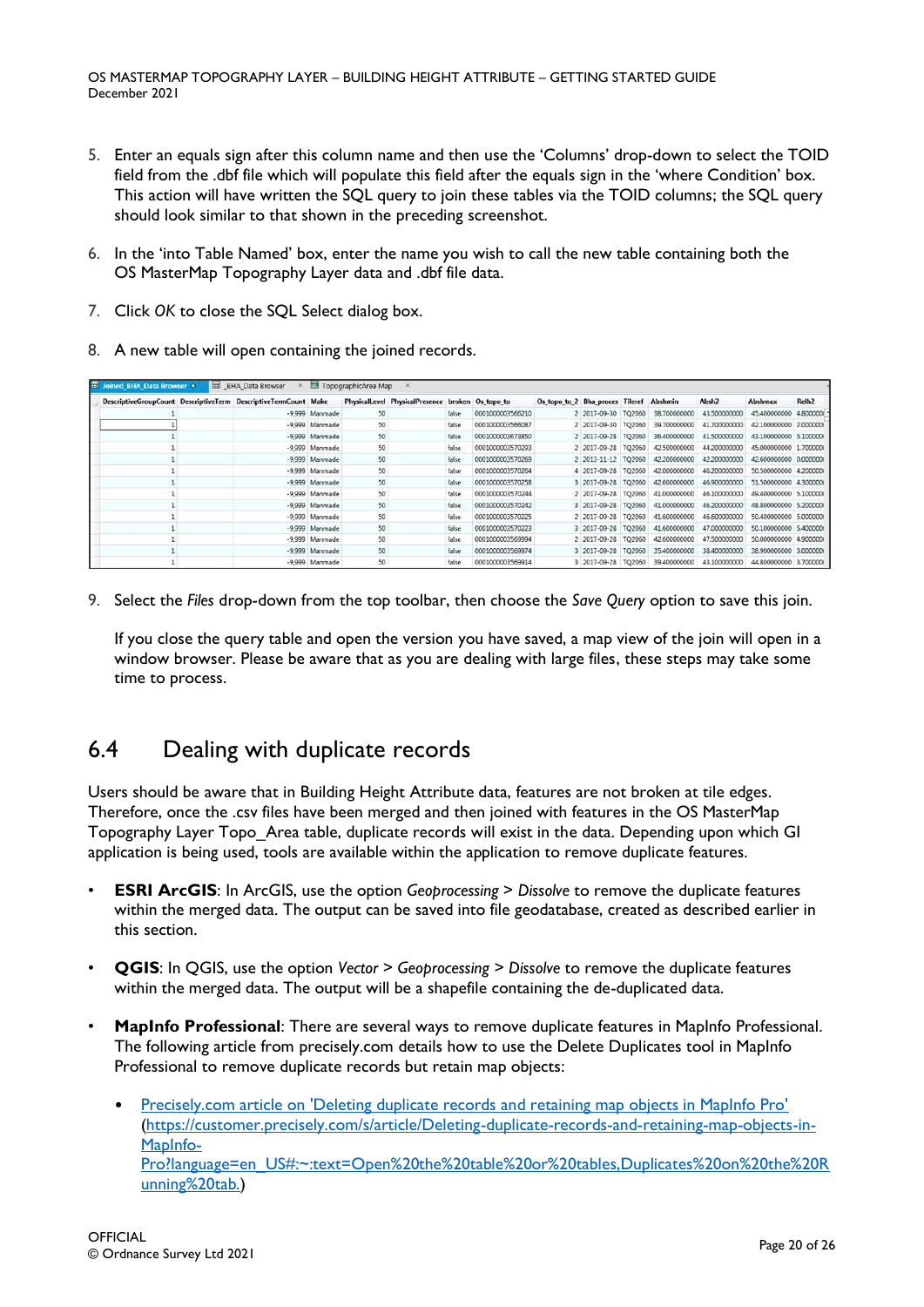# <span id="page-20-0"></span>7. How do I import the Building Height Attribute product into a database?

The Building Height Attribute product can be loaded into several databases. This section describes how to load it into commonly used databases, including PostgreSQL and Oracle. For more information on other databases that the Building Height Attribute product is compatible with, please speak to your OS Technical Consultant.

# <span id="page-20-1"></span>7.1 PostgreSQL

These notes outline how to load Building Height Attribute data into a PostgreSQL database using the .csv file. The notes have been prepared using version 2.0 of PostGIS for PostgreSQL 9.3.

## <span id="page-20-2"></span>7.1.1 Loading instructions

- 1. Open the PGAdmin tool (this can be found on the *Windows Start Menu* > *PostgreSQL*).
- 2. Either connect to an existing database or create a new database.
- 3. Open the public schema (although in a production environment, it is advised to use a different schema) and create the table using the following, or similar, script:

create table <Insert table name>( OS\_TOPO\_TOID character varying (20), OS\_TOPO\_TOID\_VERSION smallint, BHA ProcessDate date, TileRef character varying (6), AbsHMin real, AbsH2 real, AbsHMax real, RelH2 real, RelHMax real, **BHA** Conf smallint );

4. Once the tables have been created, the data can be loaded into the table using the SQL COPY, adding the .csv option as the first line contains a header record.

COPY <Insert table name> FROM '<Insert file path to bha.csv>' DELIMITER ',' CSV HEADER;

*Note: The sections within the chevrons require your postGIS table name and the file path to your data (the latter must contain no spaces in the path).*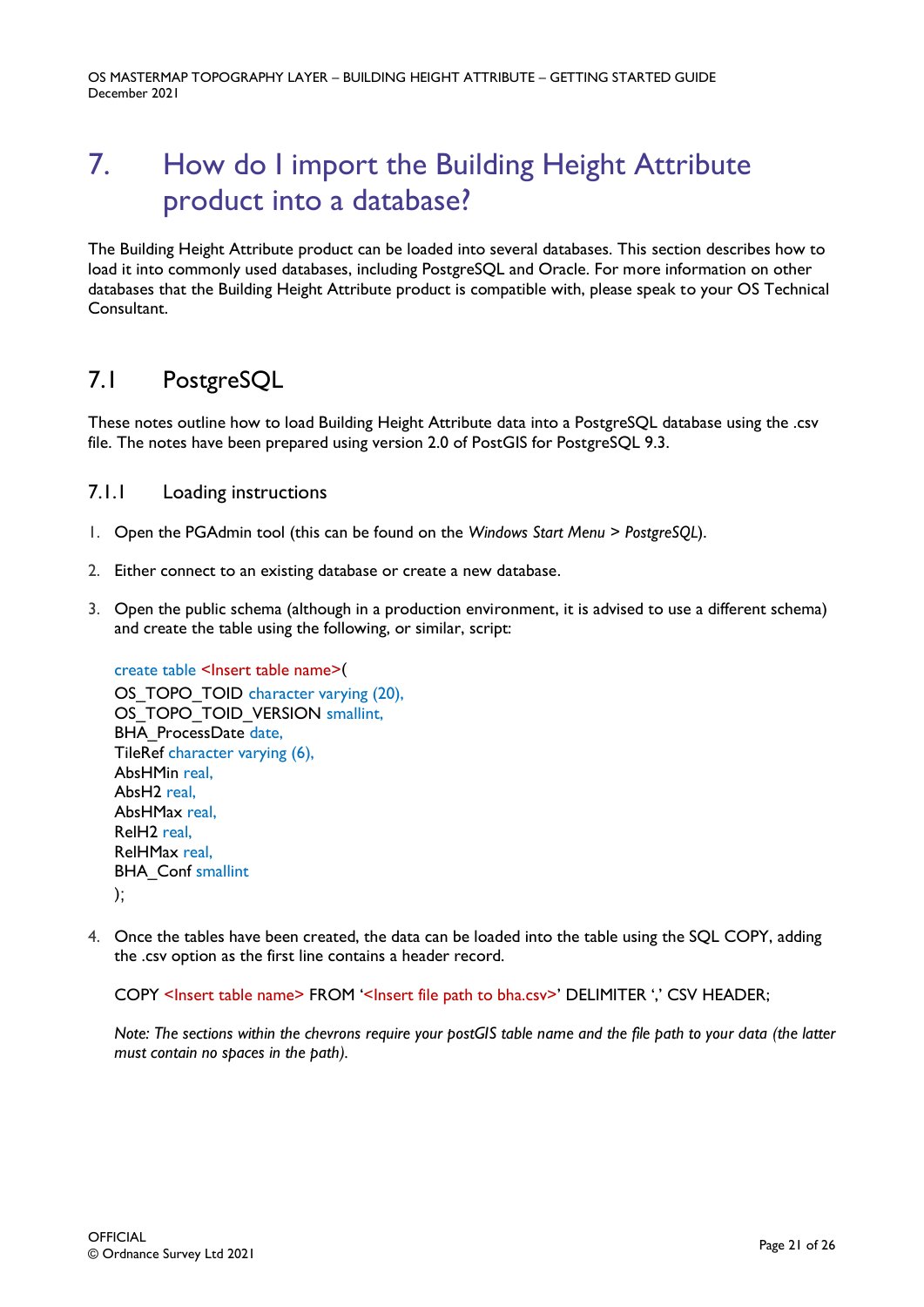## <span id="page-21-0"></span>7.1.2 Altering the TOID

The following section details the steps that you can take to reformat the TOID attribute in the Building Height Attribute data you've loaded, so that the format matches that of the TOID attribute in your translated OS MasterMap Topography Layer Topographic Area data.

*Note: If you have used the gawk application process outlined in Section 4 or if the format of the TOIDs in your translated OS MasterMap Topography Layer data match that in the Building Height Attribute data, you do not require this step.*

Two reformatting options are presented below:

#### **1. Script to remove 'osgb' from Building Height Attribute TOIDs:**

Recommended for use if your translator removes 'osgb' from your OS MasterMap Topography Layer TOIDs but does not add any leading zeroes to shorter 13-digit TOIDs.

Run the following SQL command:

UPDATE <insert table name> SET <insert TOID column name> = trim('osgb' from os\_topo\_toid); COMMIT;

### **2. Script to remove 'osgb' and add '000' to 13-digit Building Height Attribute TOIDs:**

Recommended for use if your translator removes 'osgb' from your OS MasterMap Topography Layer TOIDs and adds three leading zeroes to shorter 13-digit TOIDs.

Run the following SQL command:

UPDATE <insert table name> set <insert TOID column name> = (CASE WHEN char\_length(<insert TOID column name>) = 20 THEN trim('osgb' from <insert TOID column name>) ELSE ('000' || trim('osgb' from <insert TOID column name>)) END); COMMIT;

*Note: The sections inside the chevrons require your postGIS table name and TOID column name.*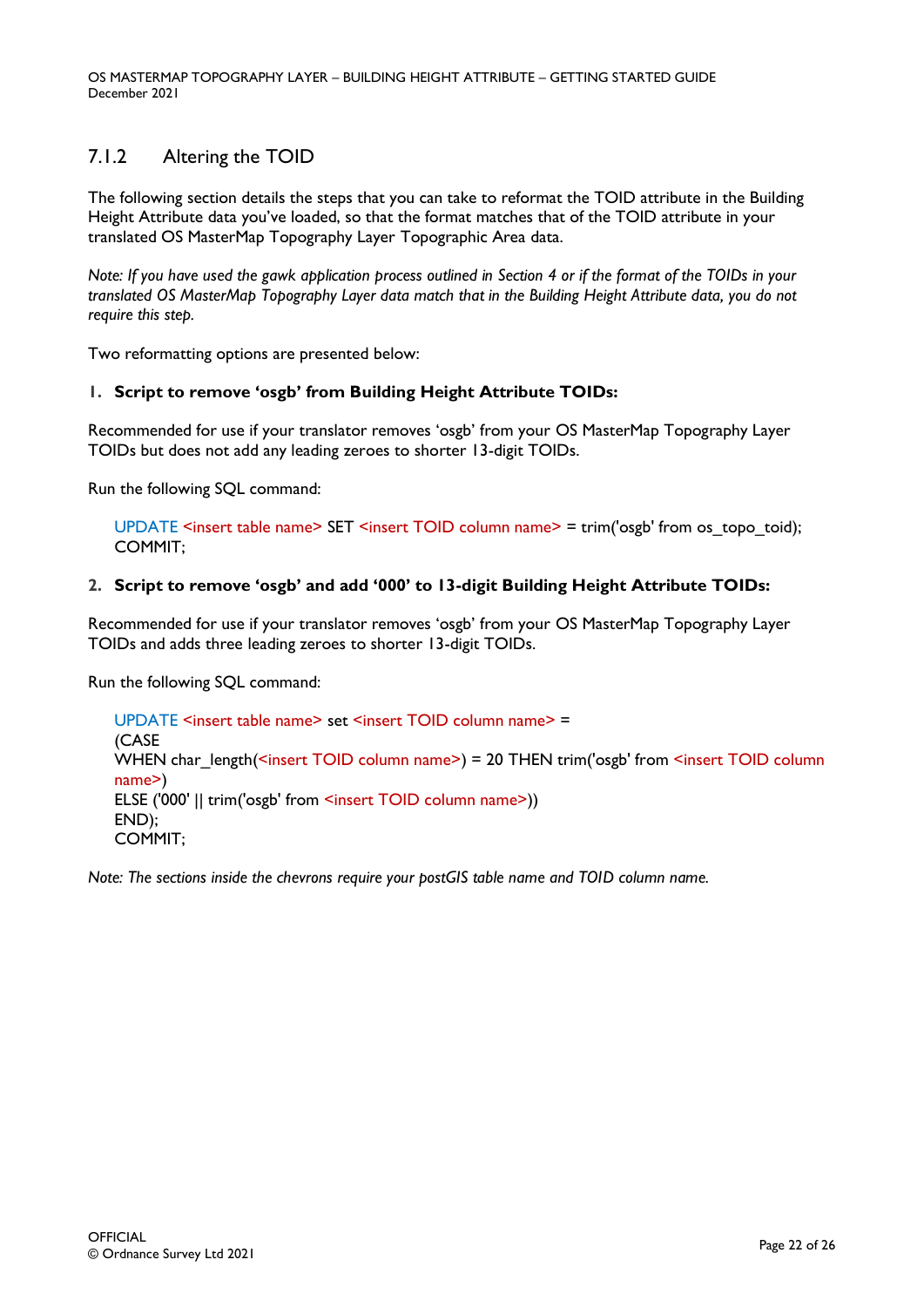# <span id="page-22-0"></span>7.2 Oracle

The following set of instructions assumes a basic knowledge of Oracle databases and SQLLDR, which is the package that can be used to load Building Height Attribute .csv into the database. Other options are available for loading data into Oracle databases.

If required, copy the data file(s) to an appropriate location. It is worth noting that the file(s) will need to be unzipped and therefore you will need in the region of 1.3 Gb of free space.

Once the data is in an appropriate location, the next stage is to uncompress the \*.zip file to .csv. This can be done using a package such as WinZip or 7Zip.

### <span id="page-22-1"></span>7.2.1 Loading instructions

- 1. Create the tables using the SQL below.
- 2. Prior to running the script, the tablespace that the tables are going to reside in needs to be altered from <TablespaceName> to the tablespace that is being worked in.
- 3. If the table already exists, you will firstly need to drop the table using the following SQL:

DROP TABLE <Insert Table Name> CASCADE CONSTRAINTS;

4. Next you will need to create a new empty table using the following SQL:

```
CREATE TABLE <Insert Table Name>
(
   MI_PRINX NUMBER (38, 0),
```

```
OS_TOPO_TOID VARCHAR2 (20),
OS TOPO VERSION NUMBER,
BHA_PROCESSDATE DATE,
TILEREF VARCHAR2 (6),
ABSHMIN FLOAT,
ABSH2 FLOAT,
ABSHMAX FLOAT,
RELH2 FLOAT, 
RELHMAX FLOAT,
BHA_CONF NUMBER
```

```
DROP SEQUENCE BHA_data_S;
CREATE SEQUENCE BHA_data_S
START WITH 1
  INCREMENT BY 1;
COMMIT;
```
);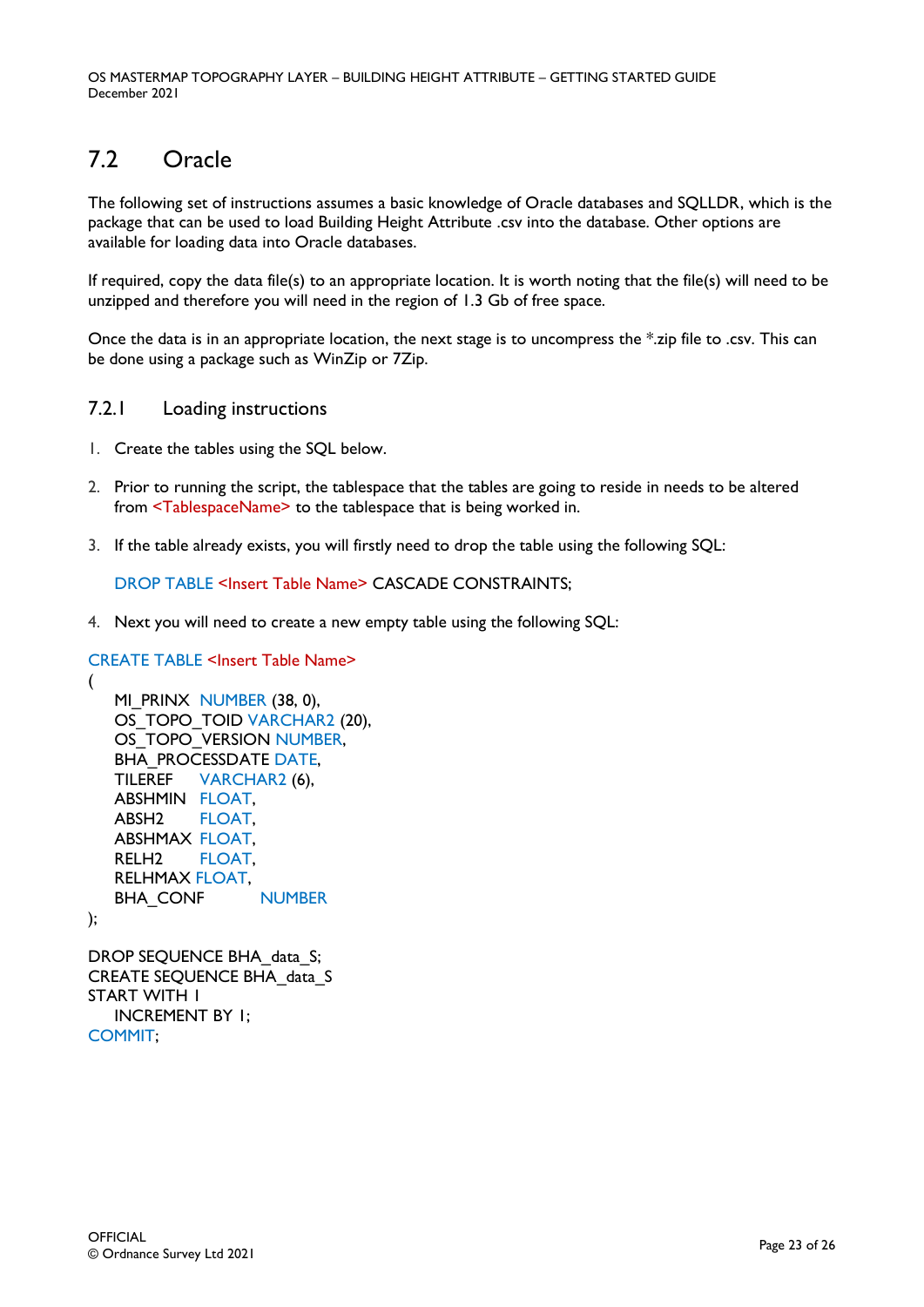5. Create an SQLLDR control file containing the following information:

OPTIONS (SKIP=1, BINDSIZE=20971520, READSIZE=20971520, ROWS=2500, ERRORS=10, SILENT = FEEDBACK )

LOAD DATA CHARACTERSET WE8ISO8859P1 INFILE '<Insert file path to bha.csv>'

APPEND INTO TABLE BHA\_data FIELDS TERMINATED BY "," OPTIONALLY ENCLOSED BY '"' TRAILING NULLCOLS ( MI\_PRINX EXPRESSION " BHA\_data\_S.NEXTVAL", OS TOPO TOID, OS\_TOPO\_VERSION, BHA\_PROCESSDATE DATE "YYYY-MM-DD", TILEREF, ABSHMIN, ABSH2, ABSHMAX, RELH2, RELHMAX, BHA\_CONF ) Preface

*Note: The sections inside the chevrons require you to input your table name and the file path to your data (the latter must contain no spaces in the file path).*

6. Once this file is created, it can be called from a .bat file to run it on the box that holds the database rather than a remote machine. The contents of the .bat file should be similar to the following:

@sqlldr <username>/<password>@<service name> control= <name of ctl file created previously> Pause

7. 'Double click' the .bat file that you've just created to load the data into the BHA\_DATA table in your database.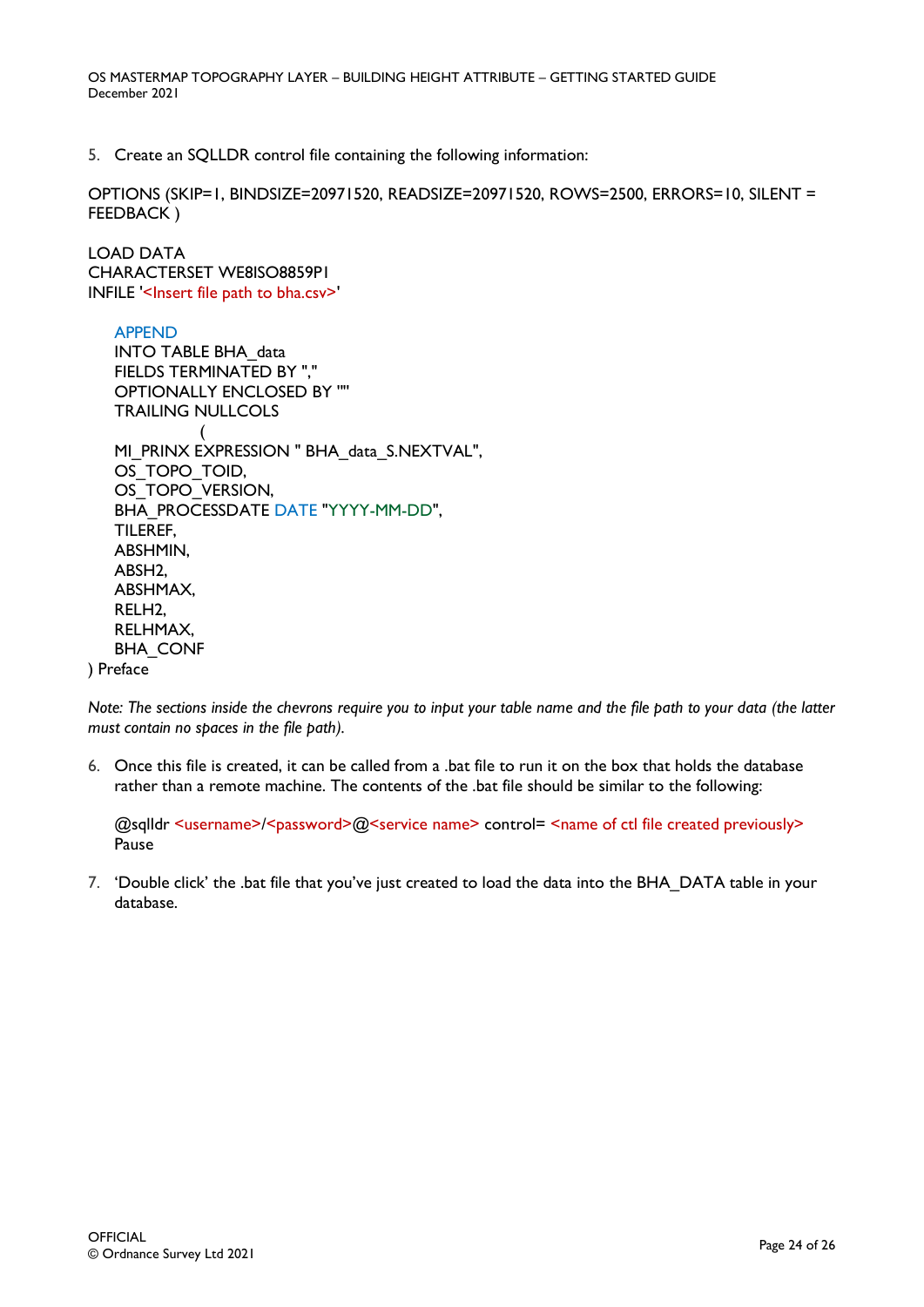## <span id="page-24-0"></span>7.2.2 Altering the TOID

*Note: If you have used the gawk application process outlined in Section 4 or if the format of the TOIDs in your translated OS MasterMap Topography Layer data match that in the Building Height Attribute data, you do not require this step.*

Two reformatting options are presented below:

#### **1. Script to remove 'osgb' from Building Height Attribute TOIDs:**

Recommended for use if your translator removes 'osgb' from your OS MasterMap Topography Layer TOIDs but does not add any leading zeroes to shorter 13-digit TOIDs.

Run the following SQL command:

UPDATE <Insert Table Name> set <Insert Table Name>.<insert TOID column name>=substr(<Insert Table Name>.<insert TOID column name>.5);

### **2. Script to remove 'osgb' and add '000' to 13-digit Building Height Attribute TOIDs:**

Recommended for use if your translator removes 'osgb' from your OS MasterMap Topography Layer TOIDs and adds three leading zeroes to shorter 13-digit TOIDs.

Run the following SQL command:

UPDATE <Insert Table Name> set <Insert Table Name>.<insert TOID column name>= (CASE WHEN length(os topo toid) = 20 then substr(<Insert Table Name>.<insert TOID column name>, 5) ELSE ('000' || substr(<Insert Table Name>.<insert TOID column name>, 5)) END);

*Note: The sections inside the chevrons require you to enter your table name and TOID column name.*